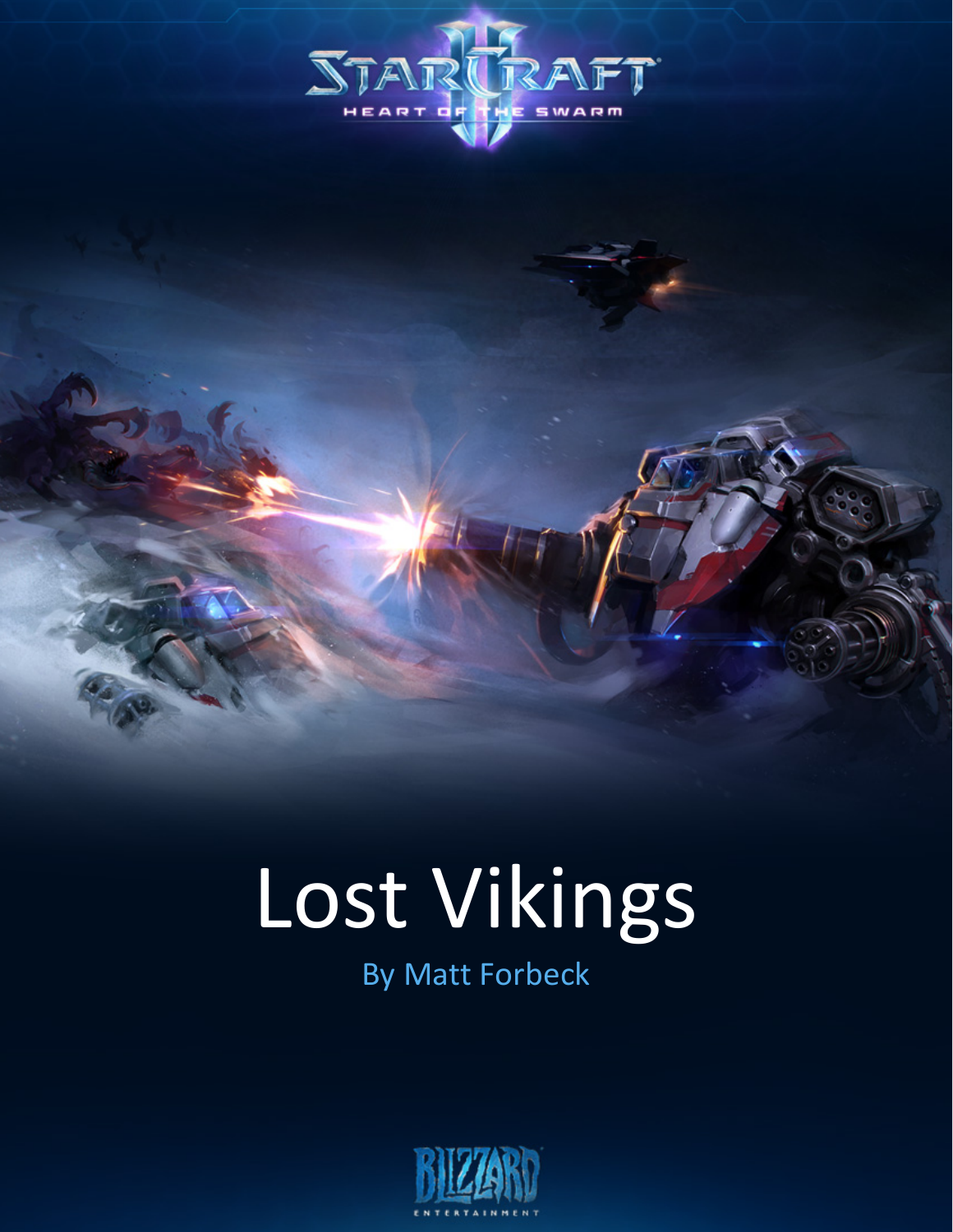"We are not ready for this." Erik Snabb squirmed in his viking's harness as the craft scudded across the ice-blue sky of Braxis. The unwieldy machine handled like a rented mule, and he felt like getting out and beating it like one. Maybe he'd save that treatment for the engineer who'd come up with the idea of putting wings on a war walker and forcing it to fly.

"Speak for yourself, rookie." Major Stortand Varg grunted at Erik over the open comm channel. "You knew what you were in for when you volunteered."

The other members of the flight wing laughed. Erik's cheeks burned in embarrassment. He took some small comfort in the fact that no one could see that.

Then Varg's ugly, battle-battered mug popped up on Erik's screen, glaring down at him. In the past, a hydralisk had slashed open the veteran's face with one of its meter-long claws, and he hadn't bothered with reconstructive surgery until it was too late to do him much good. The scar ran across his mouth, twisting his lips into a permanent sneer and exposing the metallic replacements for the teeth he'd lost in the battle.

To Erik, Varg's face served as a stark reminder of the horrors of war that he'd hoped to leave behind. He'd flown a Wraith for the Dominion for just over a year during that distant tour of duty, and he'd loved every minute of it. Erik had never felt so alive as when he sat behind the controls of a fighter, feeling the power in his hands and keeping the galaxy safe for terrans.

He'd seen it as his obligation to use his talent and skills as a combat pilot where they could do the best good. Fighting for the Dominion against forces that threatened to strangle it in its crib had seemed like the smartest way to help the greatest number of people. The fact that he'd gotten to fly some of the most powerful and deadly machines around hadn't hurt, either.

That had lasted until he'd met Kyrie and fallen in love. Much as he adored flying, he just couldn't stomach leaving her behind. He'd seen the way Kyrie wept for him every time he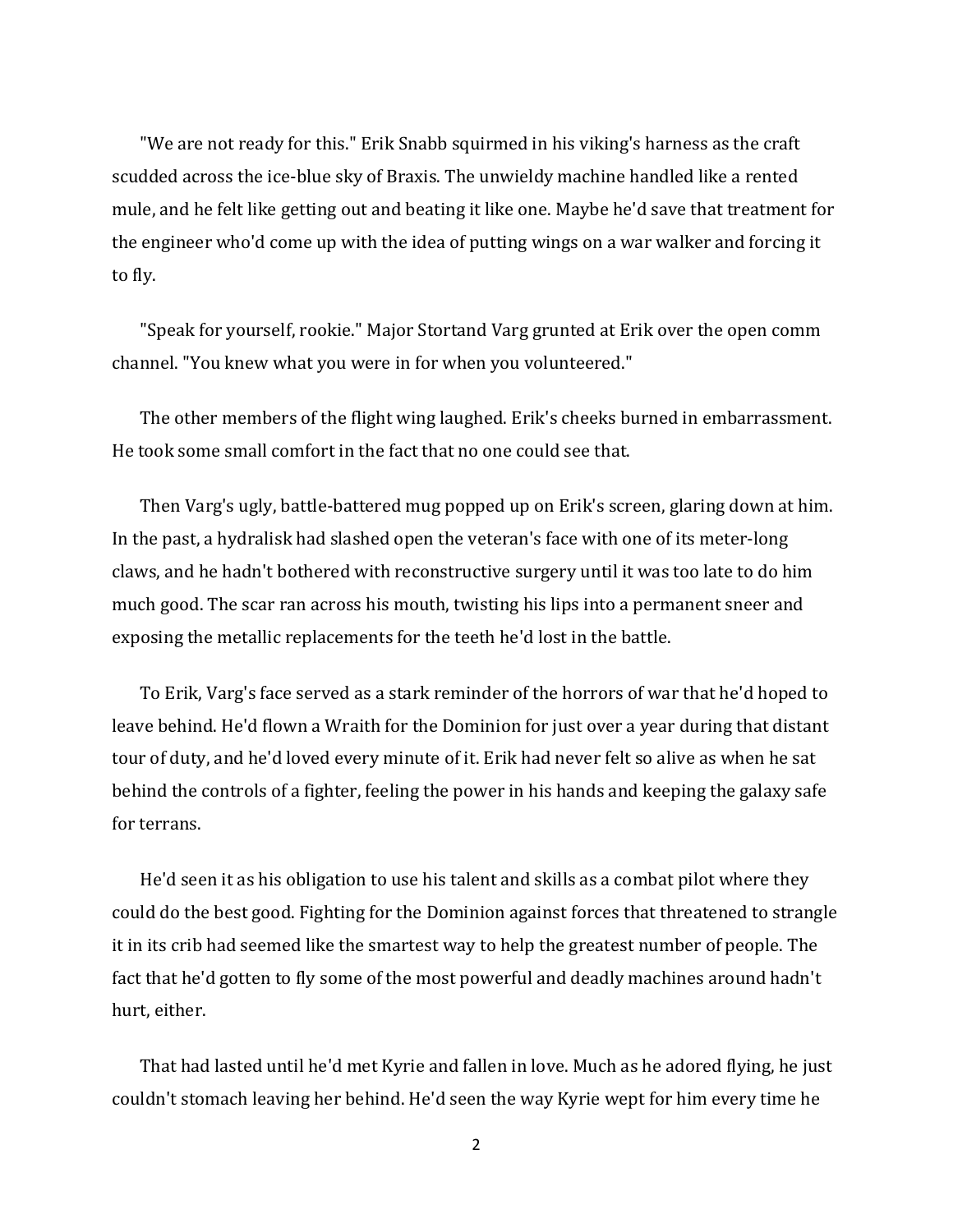went off to battle, terrified that she would never see him again, and he knew that he couldn't put her through that forever or, worse yet, leave her to mourn his death.

His superiors hadn't been happy about his wanting to resign, of course. They'd harangued him about how the emperor had invested a fortune in his training and how Erik needed to spend the rest of his life repaying that. In the end, though, as much as part of him agreed with those officers, Erik had left. Once he'd discovered that Kyrie was pregnant, even Emperor Mengsk himself couldn't have convinced him to stay.

As soon as his tour of duty was up, he and Kyrie got married. As his wedding gift to her, he mustered out, packed Kyrie and their sweet young daughter, Sif, onto an interplanetary transport, and took them here, to Braxis.

Lone and icy Braxis sat far enough away from the rest of the Dominion that Erik hoped he wouldn't fall prey to the temptation to re-up. He almost gave in to it a couple of times after watching the news on UNN, but he always came to his senses before finding his way to a starport.

Instead, he'd gone back to his job, flying transports across Braxis's frozen wastes, hauling goods from one settlement to another and precious ore from the mines to the refineries. It paid well, although it kept him away from Kyrie and Sif for days at a time. It also gave him far too many moments alone with his thoughts.

The instant he mentioned leaving the planet, Kyrie knew what he meant. "You can forget it," she said. "We have a good life here. It's safe, far from all the troubles of someone forging an empire for himself, and it's the kind of place our daughter has a real chance of growing up knowing both her mother and father. Why would you want to change that?"

Erik shrugged. "I just don't feel that useful here, is all. History's happening out there somewhere, and we're not even going to witness the footnotes."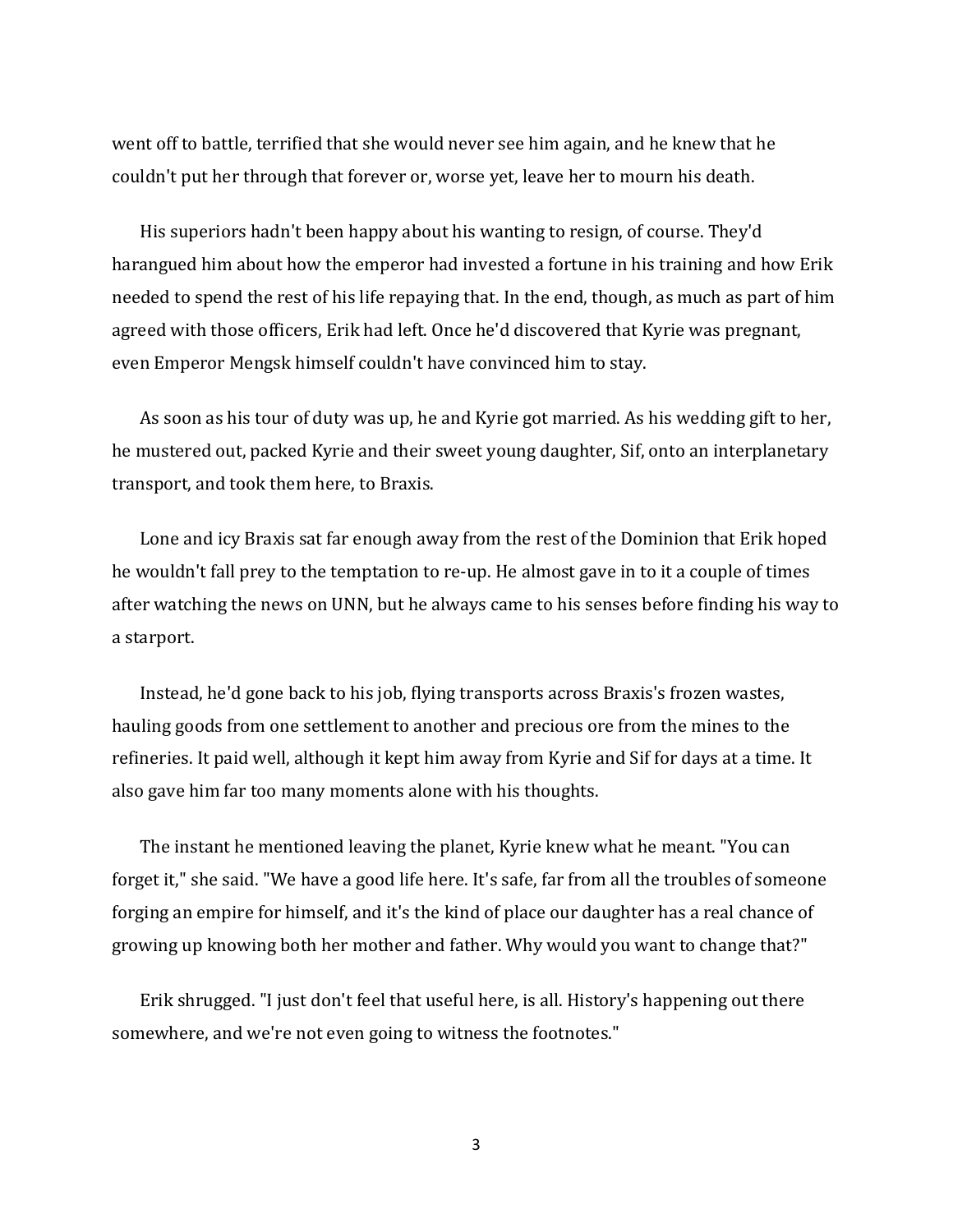Kyrie shook her head. "Tell me that's more important than your marriage. More important than letting your little girl keep her dad. Go ahead and do that, and then I'll consider it."

He wanted to turn away, but she grabbed him by the chin and forced him to look at her. "Come on," she said. "Try."

He couldn't manage it. He took her in his arms and held her until the urge to leave went away. He needed an awfully long time.

So he returned to his work and made the most of it. If that meant being just a truck driver, he meant to be the best damn truck driver around. He did a good job, and he moved up in the organization. His bosses kept him close to home and only sent him on shorter runs, so he got to spend more time with his family.

He'd made his peace. He felt content. Happy, even.

And then the zerg arrived.

All that precious ore Erik had been moving around the planet turned out to be just as valuable to the zerg as to the terrans. The aliens didn't issue a warning when they invaded. They didn't make any demands. They just squirted down to the planet's surface and set to work taking what they wanted and slaughtering anyone who got in their way.

Kyrie was in tears when Erik finally made it home. Sif—sweet little blue-eyed Sif—had done her best to comfort her mother, but she had failed. The girl was so relieved to see her father that she raced up and leaped into his arms the moment he burst through the door. Then, once she felt safe, she allowed herself to weep, too.

Erik had been listening to the UNN reports all the way home. He knew the planet was already lost, at least the Braxis he'd known. It was only a matter of time before the zerg scoured every terran from the face of the planet. Even if the emperor sent a force to stop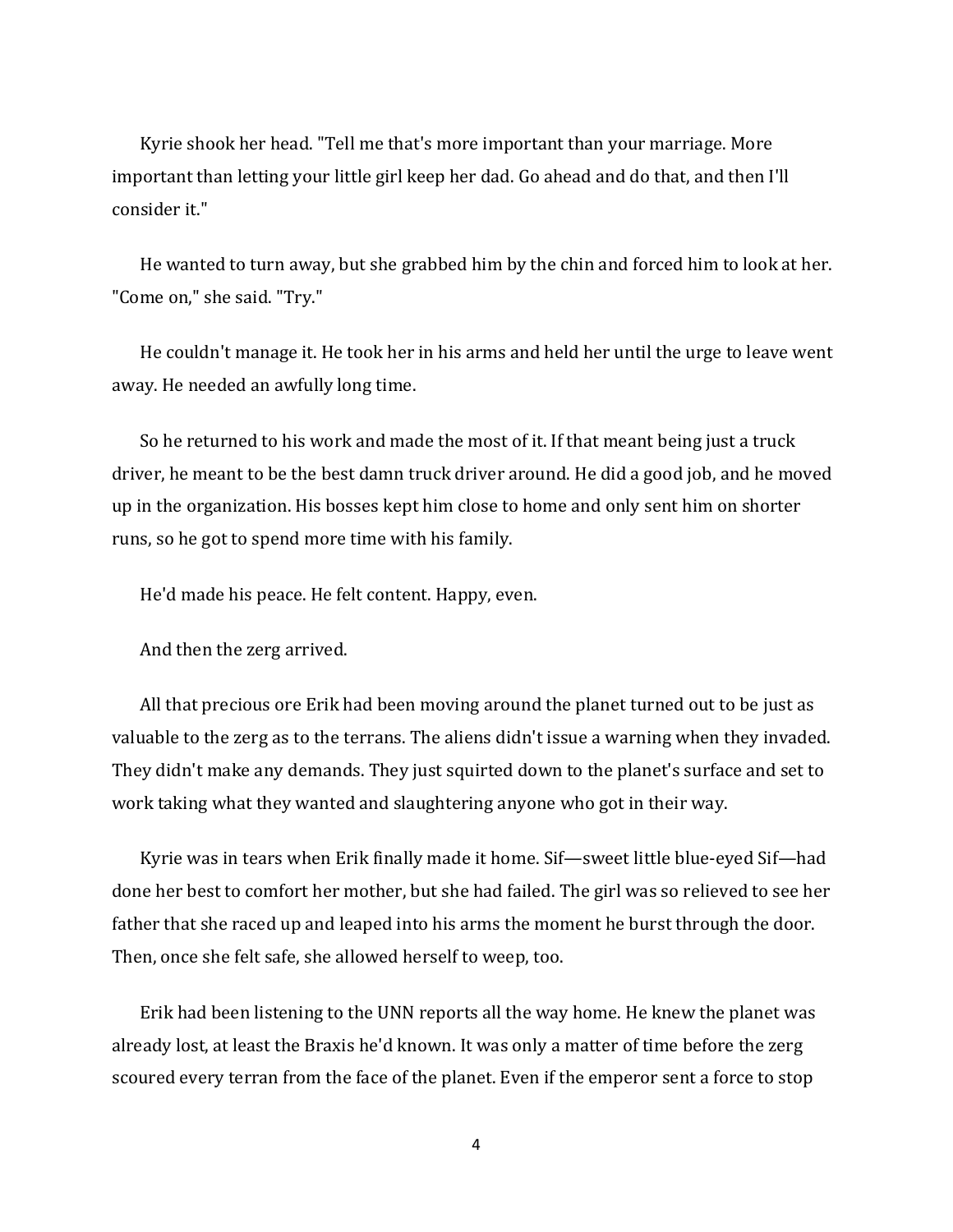them, the war between the two sides was sure to rip the settlements to pieces. Erik, Kyrie, and Sif had to leave now and hope there would be something to come back to later.

They were packing their things for the evacuation when the call came. The local recruiter told Erik that the military had concocted a plan to slow down the zerg, at least for a while. With luck, it would hold them off until most of the people on the planet had a chance to escape. But the Dominion needed more combat-ready pilots to help implement that desperate plan, and it needed them now.

Hearing that spurred Kyrie into action. "Go," she said to Erik as she wiped the tears streaking her face. "Do whatever good you can. We'll be waiting for you when you get back."

Erik took just enough time to kiss Kyrie and Sif good-bye before he raced to meet the recruiter.

Within hours, Erik found himself in the cockpit of a viking, joining a unit of veterans as they rocketed toward the northern ridge of the Grendel Mountains, the spot where Command said the zerg had landed their invasion force. Erik hadn't flown a fighter in over three years, and he'd hoped the muscle memory he'd relied on during his active-duty days would come back to him right away.

But the viking threw him hard. The controls bucked in his hands like reins on a wild horse. There was just too much for him to keep track of, and he hadn't had any time to train with the damn thing before he'd been asked to climb into it.

"Are you sure you don't have a Wraith back there somewhere?" Erik had said when the armorer told him he'd be operating a viking.

The man laughed at him and shook his head. "The few we had are out helping with the evacuation. You're flying with Varg. You get a viking."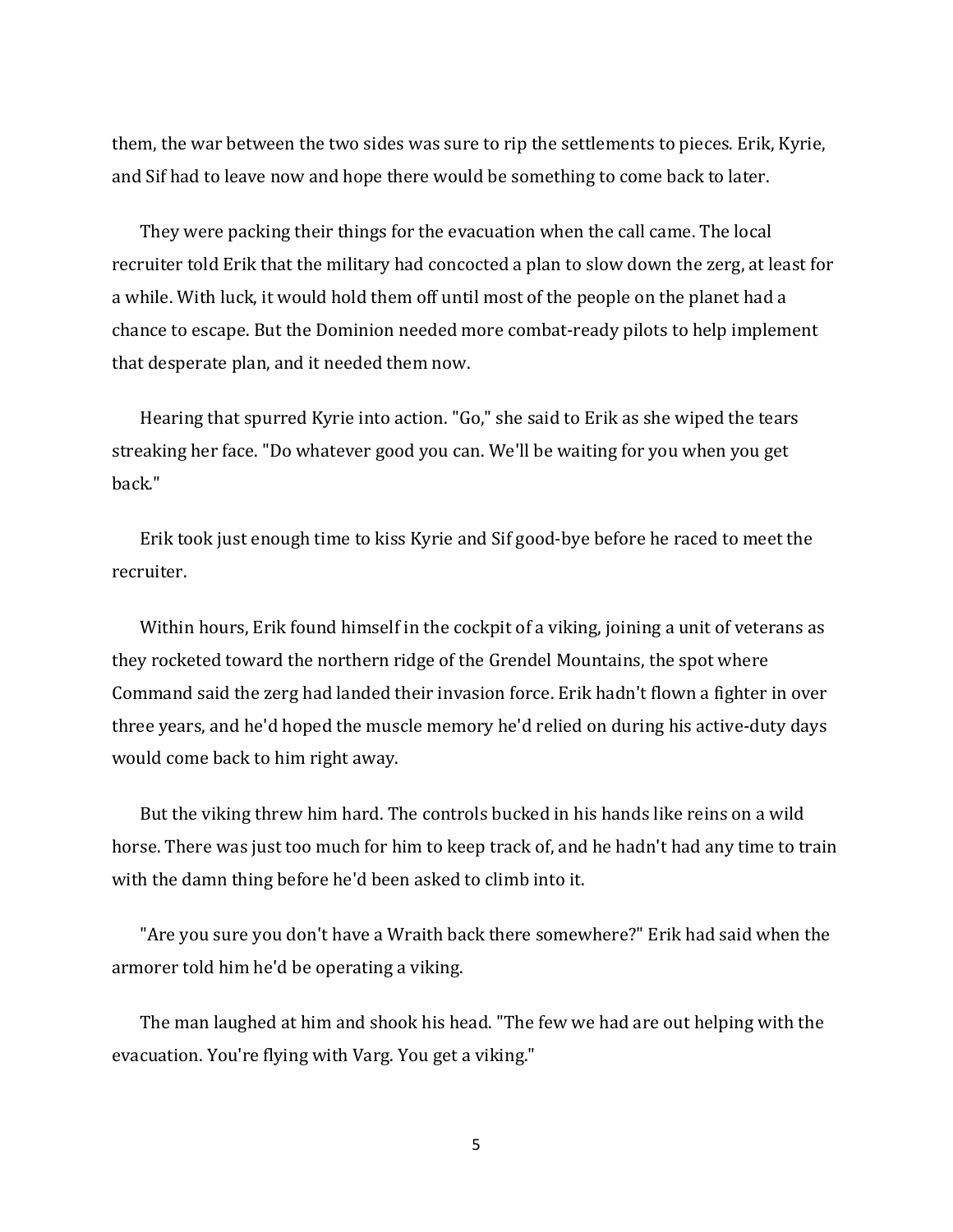Erik had spent so much time in his Wraith that it was like a natural extension of his body. By contrast, the viking felt like a violation, as if someone had surgically attached two extra legs, three extra arms, and a prehensile tail to him. The problem wasn't that he didn't know how to operate any individual piece; it was that he couldn't figure out how to coordinate them in a way that didn't feel as if he was going to trip and fall—or crash.

Of course, everyone else on the team had put in dozens, if not hundreds, of hours in these craft. These pilots worked together like a well-oiled machine, able not only to wield their vikings like fencers with sabers but also to anticipate one another's movements. It was as if their actions had been choreographed and practiced endlessly, the team a seamless whole but for the jagged bit of broken bone that Erik represented.

Erik had never been in a viking before—a real one, not a simulator—and he'd never met anyone in the crew, much less worked with them. He'd heard of Varg, who was a legend on Braxis, but the rest of the team remained a mystery. If there was a weak link in this chain, he knew who it was. He could only pray he wouldn't snap and destroy them all.

"We're practically there, kid," Varg said, interrupting Erik's reverie. "Time for regrets ended after takeoff."

"I wanted to defend my family," Erik said, explaining now to Varg why he'd volunteered for this mission. "I didn't realize it would be in one of these."

"You got to choose whether or not to fight," Varg said. "That's more than the rest of us got. You just didn't get to choose your weapon."

"I know how he feels, though." The voice belonged to Olaf Kraftig, a massive bear of a man flying off Erik's starboard side. "These beasts are neither fish nor fowl. An armored walker that can convert into an aircraft? It doesn't seem natural, does it?"

Varg laughed at the comment. "What do you have to say to that, Scorch?"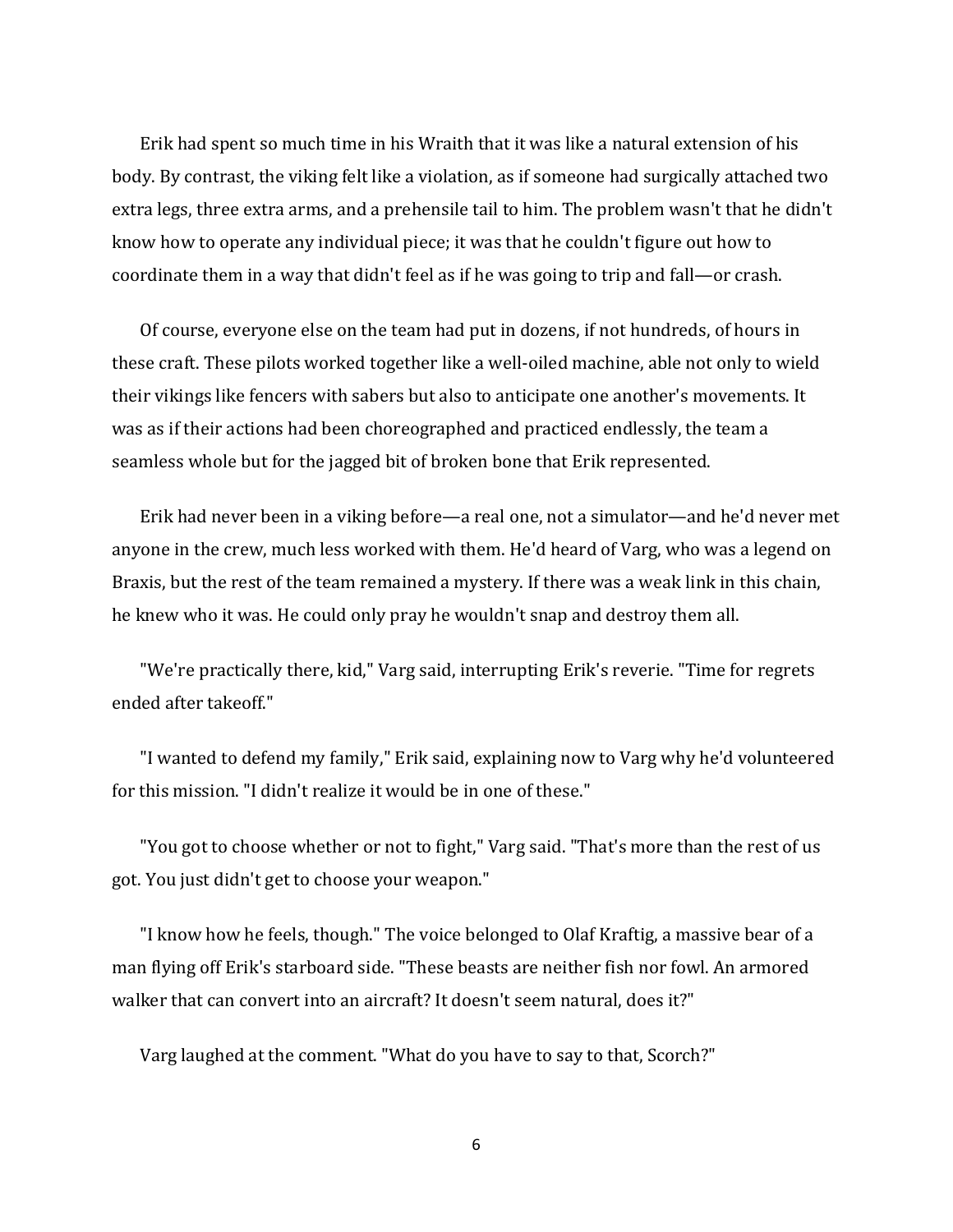"Scorch" was the nickname for Captain Drake, a redheaded firebrand of a woman Erik had spotted in the hangar. They hadn't spoken, but she'd snapped a quick salute at him as he climbed into his viking, and he'd reciprocated, more out of reflex than intent.

"It's a machine that can do it all," she said. Her voice was so raspy that Erik had to wonder how she'd damaged it. No one sounded that raw and throaty naturally, right? "Air superiority *and* ground-support capabilities. What's not to love?"

"Might ask Johan," Baleog Grym said in a bitter tone. "He was flying young Erik's rig up until last week."

The fifth and final member of the wing, Baleog hadn't had much to say to Erik the entire trip. He seemed to resent Erik's presence, to think the wing would be better off without him. Erik wasn't sure he could disagree.

"What happened to Johan?" Erik said.

"Put it this way," Baleog said, grim as ever. "If he was still around, Varg here wouldn't have asked for volunteers to take his place."

Olaf threw back his head and laughed. "Too true!"

"He died in a training accident," Scorch said. "He lost control of his craft while transforming from an assault walker to an air-superiority fighter. Smashed right into the ground."

"Happens more often than you'd think," Varg said. "There's nothing easy about flying a viking. Only the best of the best can pull it off."

Baleog grunted at that. "The best—or the desperate."

"Look," Scorch said, "there aren't a whole lot of spare combat-tested terran pilots on Braxis these days. Varg wouldn't have asked for Erik if we hadn't been stuck."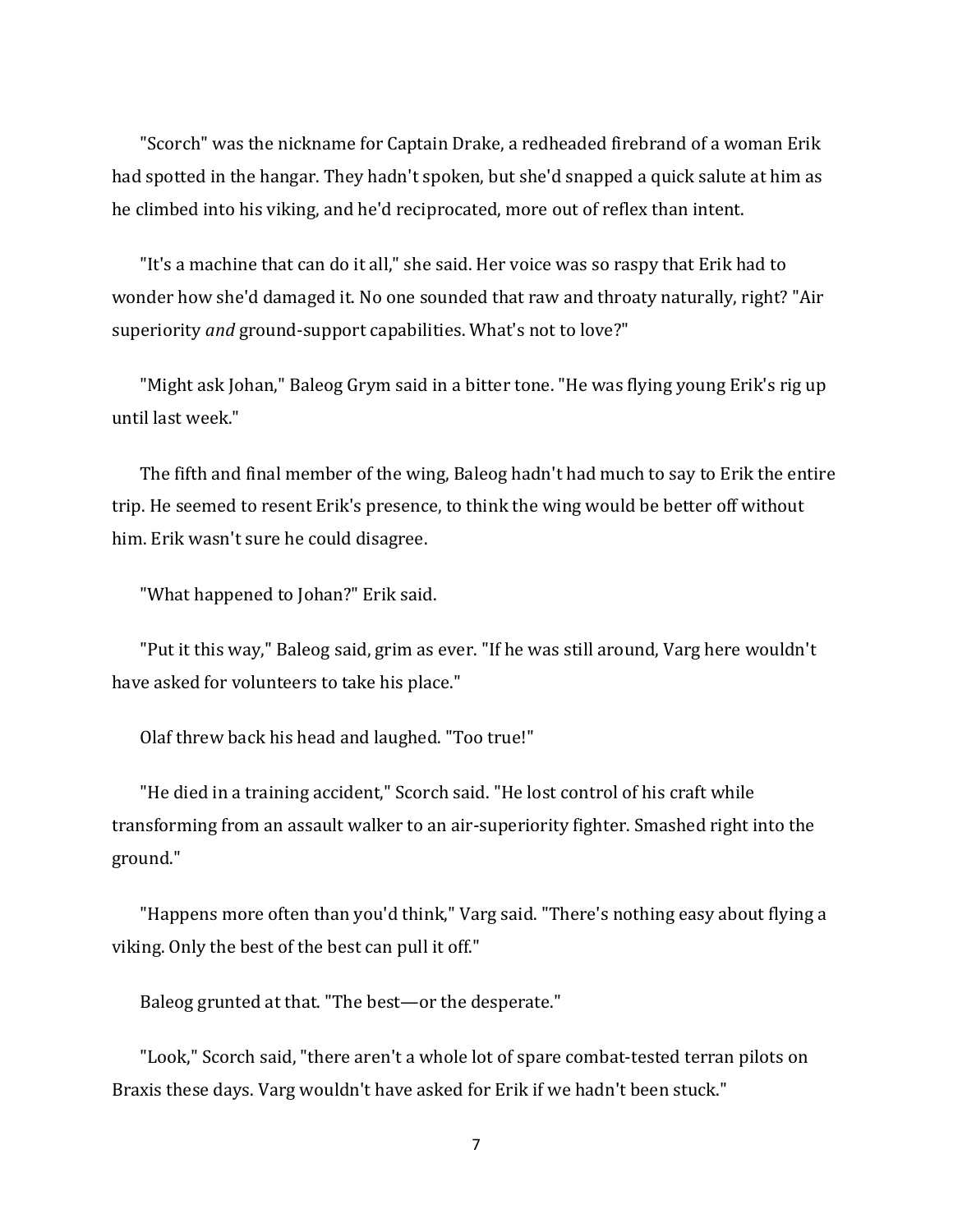Erik felt his heart sink. "How desperate are you?"

"I wouldn't have tapped you if I didn't think you could hack it," said Varg. "Having a bad pilot in a wing's worse than being shy a ship."

"That's the truth," Baleog said.

"I went over your military records before you got the call. Your old commander said you were the best damn pilot he's ever seen. Racked up the most kills in your unit."

"That true?" Scorch said.

"True enough," Erik said with no trace of pride.

"Well, there haven't been enough terrans here on Braxis, period," Baleog said, a grudging note of respect in his voice. "Not since the protoss blasted the whole place clean."

"Have you seen pictures of how it looked before?" Scorch said. "Mostly flat and round as a marble, with a mountain range here and there. Pretty standard stuff. Not now, though."

Erik had spent a lot of time flying high over the planet's icy surface. Some called Braxis a frozen graveyard. Erik preferred to think of it as a clean slate.

He marveled at the way it had re-formed after the apocalyptic heat from the protoss cleansing had turned every bit of water on the frozen planet to steam. From what Mr. Wotan—one of the first terrans to resettle Braxis—had said, most of the planet's surface might have vaporized, but that didn't mean it had disappeared.

After the horrifying job had been done and the protoss had left, the planet had cooled again, and all that water vapor in the sky had turned into snow and hail. The storms must have been almost as terrifying as the cleansing that had preceded them, vast oceans' worth of precipitation falling back to cover the scoured lands, which had been exposed for the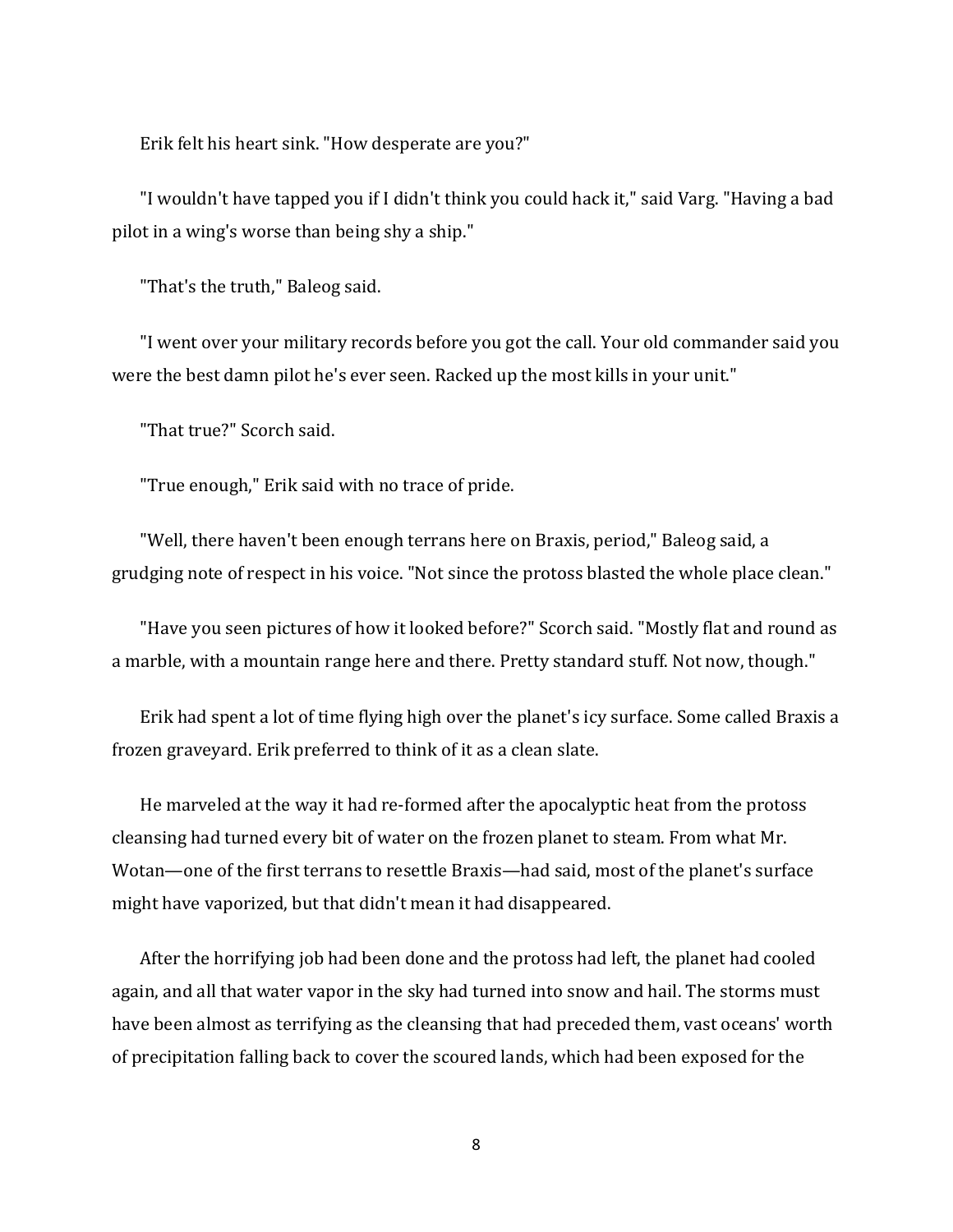first time. The insane weather had created gigantic crystalline structures that seemed impossible, jutting from the surface like monstrous works of art or some dead god's toys.

In many places, the ice had re-formed solider than ever. In others, it had formed a fragile latticework that looked stable but couldn't be trusted. It might be able to hold tons of frozen water without collapsing under its own weight, but the right amount of pressure at the wrong angle could cause the entire area to give way. Although he'd never had to make an emergency landing in the wastes, Erik had heard tales of those who had, only to have the ice swallow their transport whole.

"Yeah," Erik said. "It feels alien, but it's beautiful."

The words escaped his lips before he realized that he meant them. He'd learned to care about his new home since he and his family had moved here. Too bad he'd come to recognize it only now, when the zerg were about to drive them out.

"You got this far; you're going to do fine, kid," Varg said. "Time for us all to shut our yappers and concentrate on the task at hand. We hit the LZ in 60 seconds."

Despite Varg's encouragement, Erik winced at how ill-prepared he felt for this mission. The viking didn't help. The way it moved read wrong to him, at least compared with the Wraiths he remembered so well.

"We're coming in hot," Varg said. "We need to put down a few klicks out from the site of the zerg infestation and leg it from there. Command thinks that should let us get closer to the trouble spot before they start firing at us."

Rumor had it that the zerg had landed on the far side of the planet, a preliminary force that would soon blossom into a full-scale invasion. Braxis might be big enough to hold both species, but the zerg didn't like to share.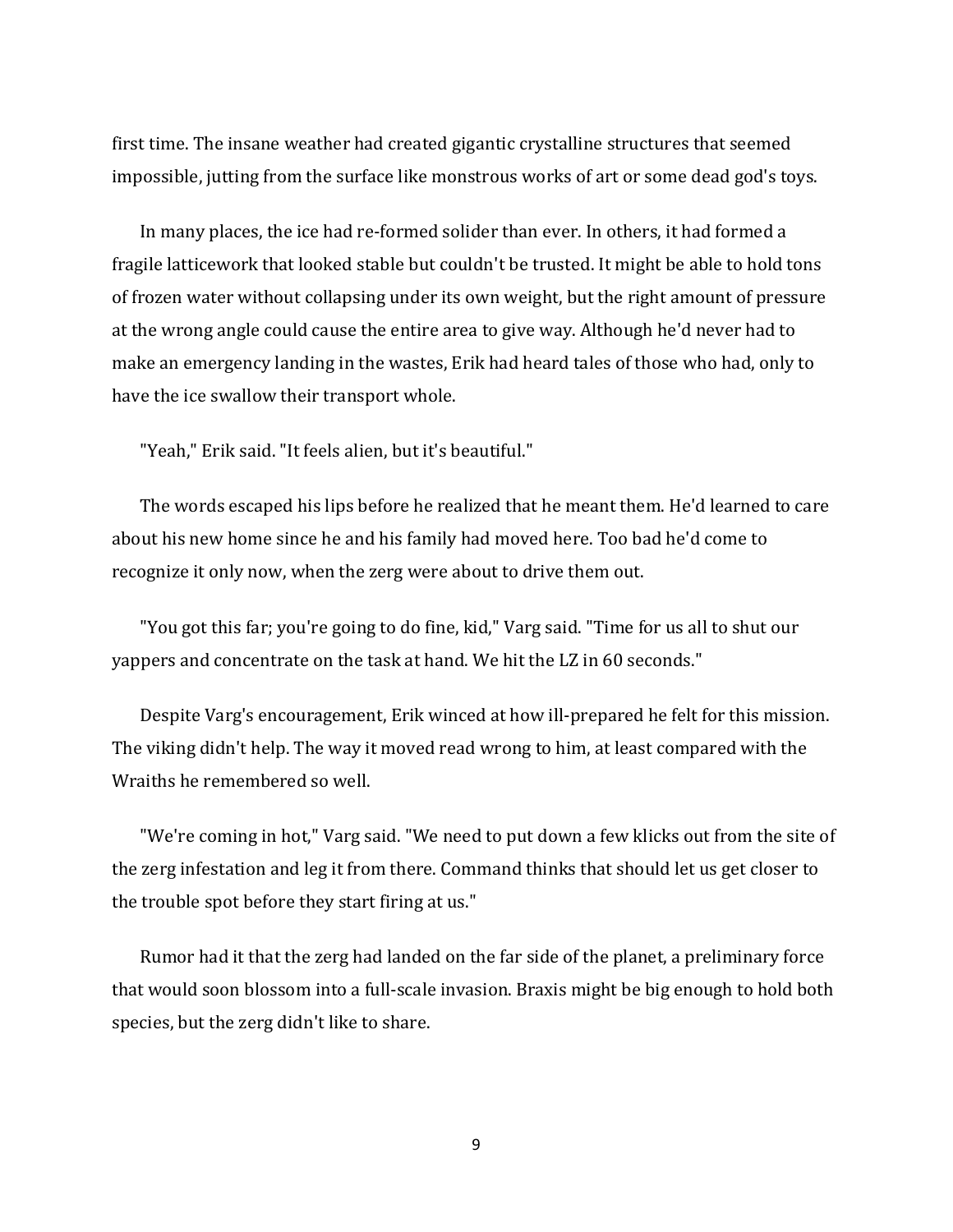The Dominion had launched an airstrike against the infestation, but the zerg had brought the terran flyers down before they'd completed their mission. That was when some bright bulb in the command structure came up with the idea of sending the vikings. Soon after that, Erik was called in.

The evacuation of all non-essential personnel had begun, and Erik had been planning to leave with the rest of his family. He hadn't thought the Dominion would need him if they'd already decided to abandon the planet. Maybe he shouldn't have answered when they came calling, but the moment he heard who it was, he knew his hiatus from combat had ended.

Sif and Kyrie were still slated to go out with the second or third round of evacuees. They said good-bye to him that morning. Erik and Kyrie had agreed not to let Sif know what was happening, telling her only that she and Mommy were leaving on a trip and that Daddy would catch up with them as soon as he could.

Kissing them before he left—knowing that he might never see them again but unable to say anything that might tip off his sharp little daughter—was the hardest thing he'd ever done.

Right up until now.

"We're here, Erik," Varg said as the vikings skimmed down toward a bare patch of snow. "I want you on the ground first. Switch to assault mode now!"

Erik hauled the viking back as hard as he could and punched the button to lower the aircraft's legs. With any other machine, doing something like this would cause it to stall out, which would be fatal at this altitude. The rapid stop hurled him against his harness, but it held him tightly against the wild inertia. Now he understood why the viking had more than double the straps, pads, and packing that the Wraith had. All of the crazy ups and downs the craft went through as it switched from one mode to the other were brutal.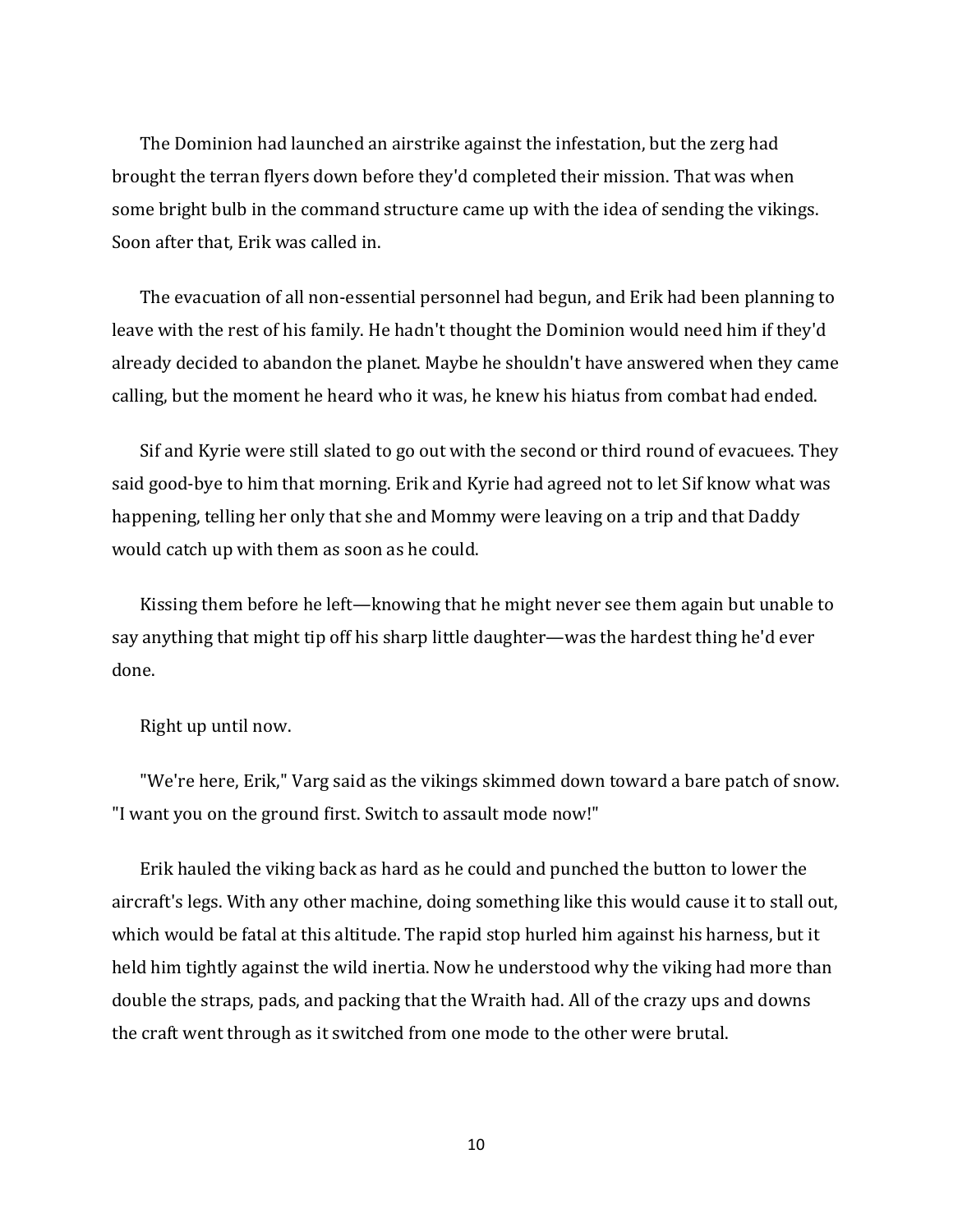As Varg had ordered, Erik was the first to get his walker's feet on the ground. Landing a viking was one of the trickiest maneuvers in the entire fleet. If he was going to crash, it was better if he didn't land on any of the others and take them out, too.

Erik had flown over the frozen wasteland that made up most of Braxis on more trips than he could count, but he'd always been safe inside his transport, a klick or higher in the air. This was the first time he'd been this close to any part of the planet's surface outside of its few settlements. He wondered if the snow would hold him or if he'd sink right through to whatever it was covering—and he wondered how far down that would be.

The snow did give under the several tons of the viking's weight, but the walker's legs found solid ground to stand on only half a meter down. Whether it was ice or rock or something else entirely, Erik couldn't tell. He just felt grateful it was there.

Enveloped by the dense white cloud his landing had kicked up, Erik couldn't see a damn thing. He pushed the machine forward, and it slogged through the thick, heavy snow. The viking's legs cut through the mess as if it wasn't there, but the movement felt sluggish.

Erik had operated only civilian walkers before, using them to help unload the cargo from his transport every now and then. That was probably another reason why Varg had sought him for the job. Not many pilots had any experience in a walker, even if it was just one of the stomping forklifts he'd tooled around in the distribution center.

He didn't know enough about military walkers to tell whether the machine's movement was normal. Did its gait feel off due to the nature of the viking, or might it have something to do with the weather? At this point, he supposed it didn't matter much. Either way, he'd have to put up with it and account for it.

Once he emerged from the mess that he and the others had churned up around the landing zone, Erik stopped to survey the landscape. A chain of snow-capped mountains was huddled off to what the heads-up display on his screen told him was the west. Or maybe they were mountains of snow. He couldn't tell from this distance.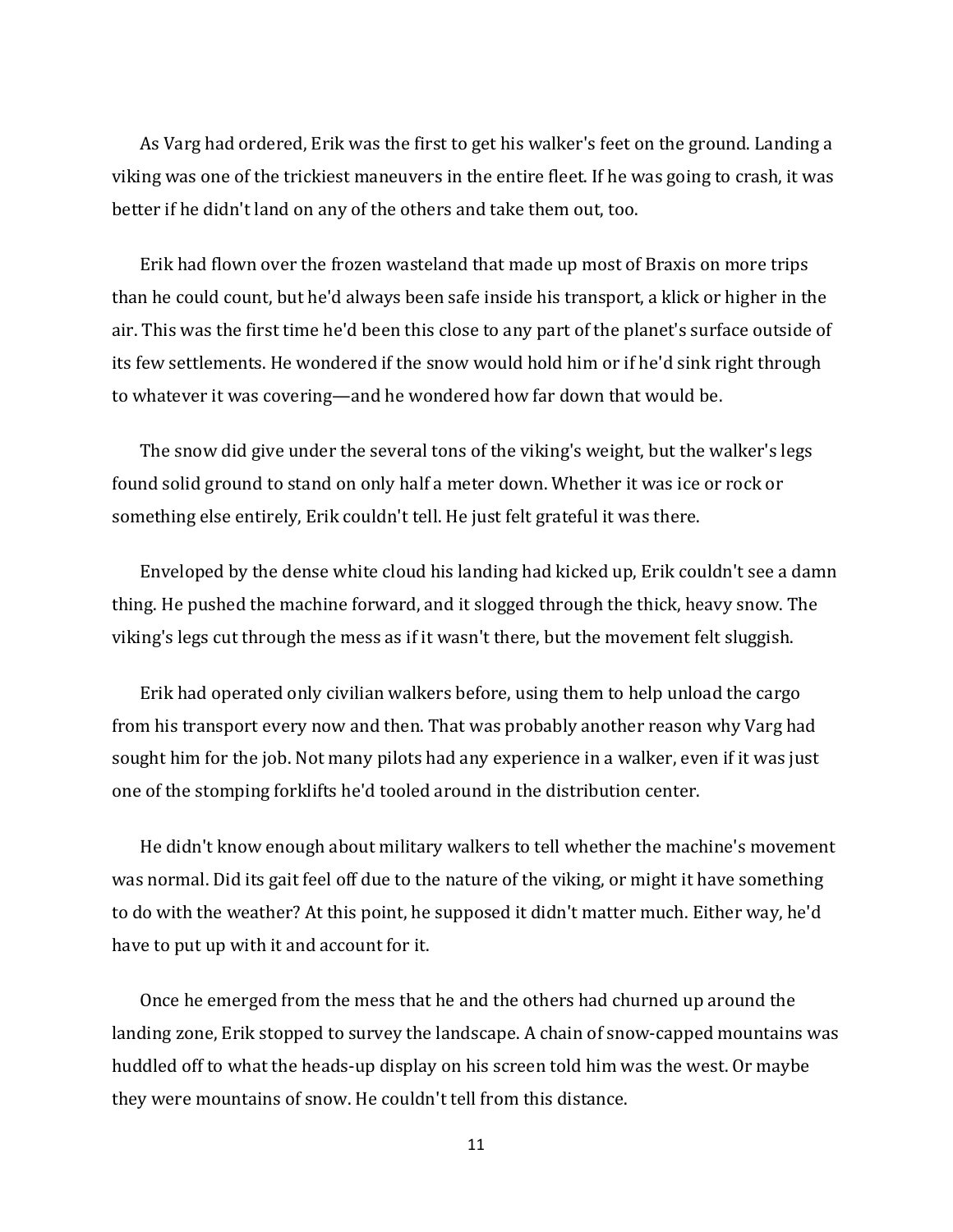Icy plains yawned to the north and south, wind sending curls of white powder winding and cutting through the air. Nothing obstructed Erik's view all the way to the darkened horizons but storm clouds scudding about in the distance, lightning strikes flashing across them, pregnant with thundersnow.

The sky lightened to the east as the sun's first rays strove to break through the incessant cloud cover. They illuminated a long ridge that stretched for klicks in either direction, forming a sheer, crystalline cliff that had to be hundreds of meters high. Under other circumstances, the vista would have stunned Erik with its stark beauty. Instead, the sight of a zerg infestation burrowing through the cliff threatened to turn his stomach.

Erik's time with the Dominion military had been spent fighting other terrans, mostly rebels. He'd followed the struggle elsewhere against the zerg and the protoss through UNN broadcasts, but he'd never been ordered into battle against any aliens. He had seen dead zerg before but never a live one, not outside of a recording. Most people who did weren't fortunate enough to survive the experience.

The way the bugs squirmed along the cliff's ledges, abruptly disappearing and reappearing through a series of holes that had been eaten or drilled into them, reminded him of a termite infestation he'd seen as a kid. The termites had demolished the infrastructure of the house his family lived in. The exterminator told them the place was too far gone to be saved. The only thing to do was to have their home destroyed.

Erik wondered whether Braxis had reached that point of no return. He didn't know how much it would take to remove the zerg from the planet, but if they had infiltrated it as they had already riddled the cliff, he couldn't imagine that anything less than orbital bombardment would dislodge them.

"What the hell are we doing here?" Erik said.

"Killing the bad guys," Varg said. "First chance we get."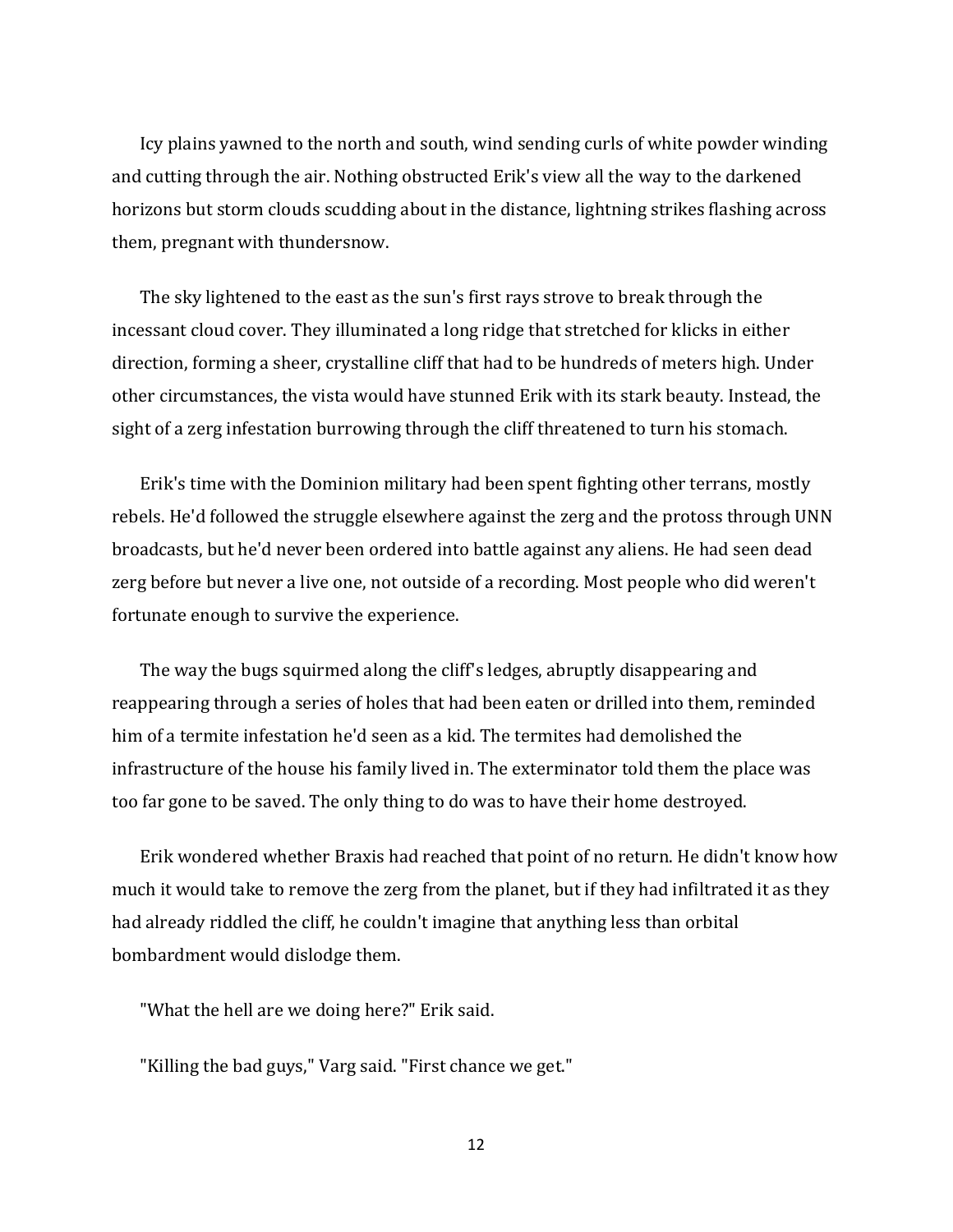Erik checked his rear-view camera and saw that everyone else had emerged from the landing zone. Could the ice their vikings stood on handle this much weight? A viking might be able to fly, but when it walked on the ground, it made a deep impression. If they were on top of a frozen sea, Erik could envision breaking through the crust of ice and disappearing into the black waters below.

"Let's march out." Varg began trudging forward through the snow. He kicked up a haze as he went. Erik and the others fell in line behind him fast, and as a group they soon managed to cause visibility in the area to drop to only a few meters.

"What's the plan from here?" Erik said. Maybe he should have just waited for Varg to start barking out orders, but he needed to know what he'd gotten himself into.

The major grumbled. Erik had a hard time making out the back of the man's armor through the snow, and Varg strode only a few steps ahead of him.

"We're meant to provide a distraction," Varg said. "Our job is to keep these bugs occupied until Command gets the rest of our forces in line—or decides to turn tail and run along with the civilians."

"They're using us as bait." Baleog gave Varg an approving grunt. "Drop us down on the far side of the zerg infestation and use us to draw their forces away from the settlements."

"Right," Varg said. "We don't have to take the bugs out. We just have to pull their attention away long enough for our people to escape."

"What about us?" Olaf said.

Erik hated the big man for asking the question. He'd wanted to ask it himself, but he feared the answer. Would it really be better to know?

"How about it, Varg?" Baleog said. "Do we constitute acceptable losses?"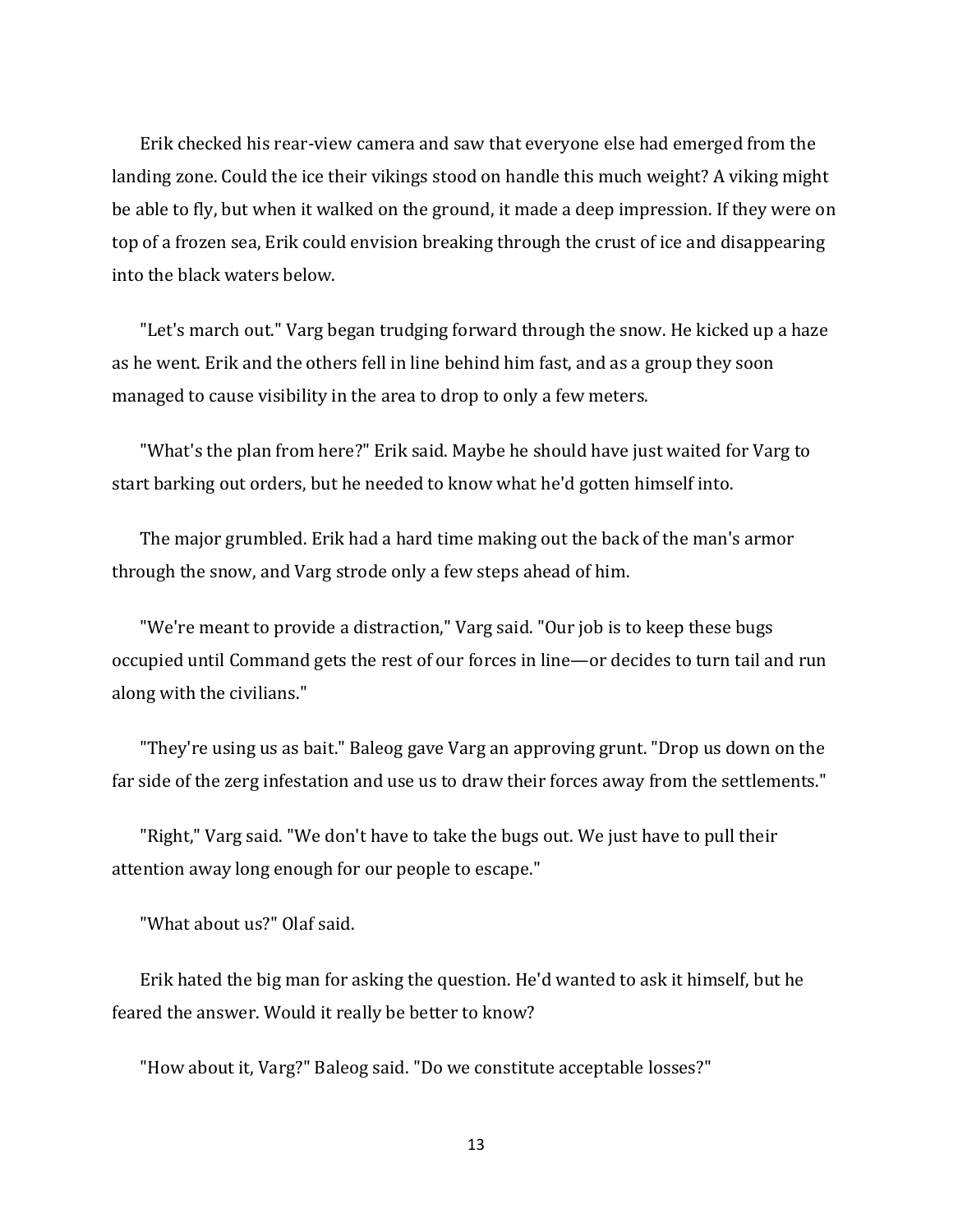"Damn right you do. We all do. What's more important: a wing of vikings or every other terran on the planet?"

As long as "every other terran" included Kyrie and Sif, Erik knew how he'd answer that.

They trudged on in silence, their vikings carrying them closer and closer toward the icy cliff. Even though Erik could no longer see it through the snow whirling around them, he knew it was there, and he dreaded every step forward. Still, he didn't let that stop him from marching on.

"Halt!" Varg said, raising one of his viking's Gatling cannons to make sure he had everyone's attention.

Erik and the others stopped in their tracks. The snow they'd kicked up settled down, swirling to the ground. The viking's climate-control system kept Erik's windshield clear, and he could soon see all the way to the ridge again. It sat much closer this time.

Varg gestured at the ridge with a Gatling cannon. Zerg drones squirmed in and out of countless tunnels in the icy face, parts of which had been coated with creep, a substance that reminded Erik of a spider's webbing. It covered much of the ridge, turning the sparkling white surface a filthy gray.

Things that Erik didn't recognize hung in the air over the ridge, scooting back and forth like flying jellyfish. He couldn't tell what kind of zerg they were, but his HUD identified them as overlords. They were sprinkled with a strong force of mutalisks.

"We're going in by ground until we get close enough to hit those bastards with as much firepower as we can muster. Vikings move too fast in the air for us to get decent targeting on anything standing there."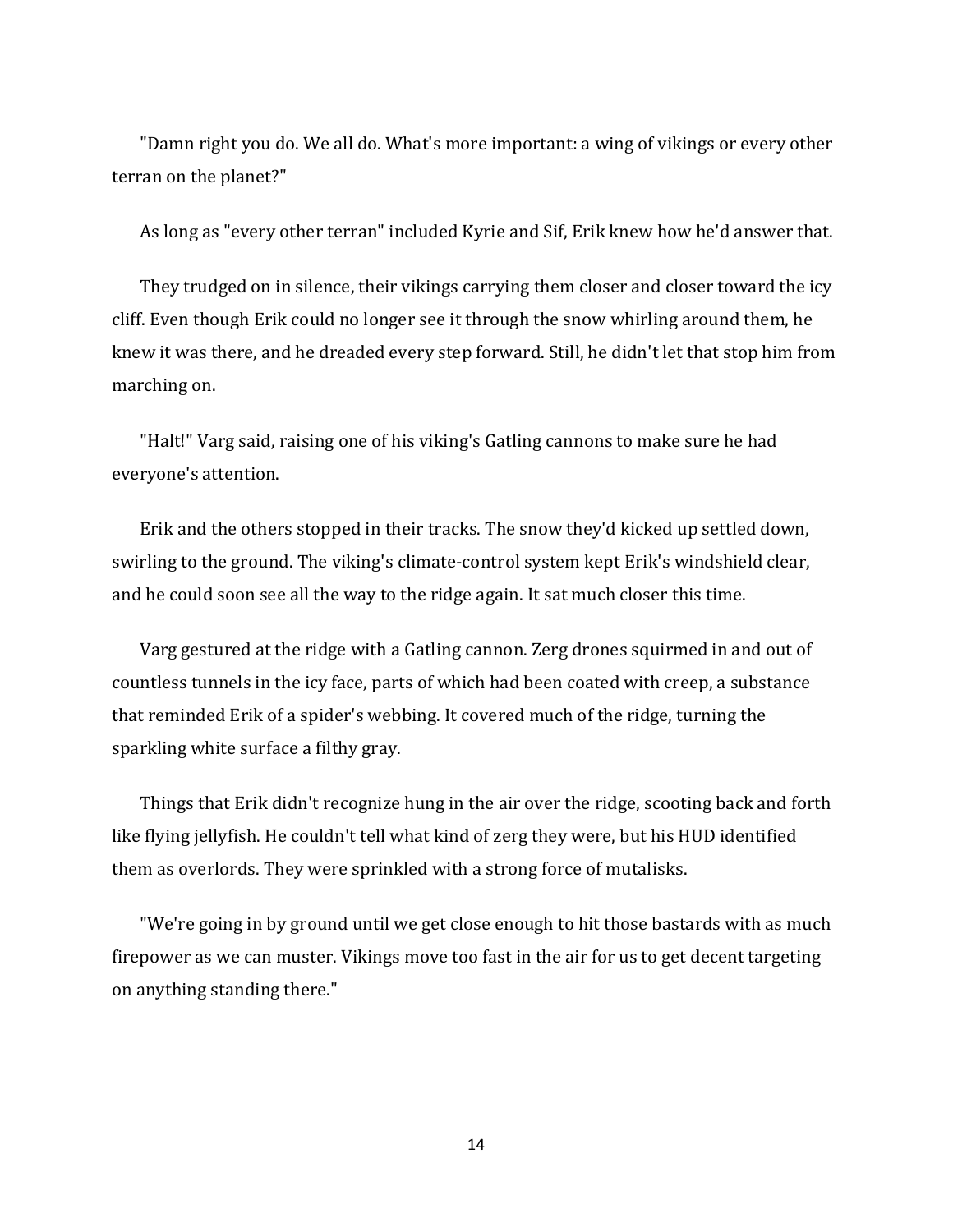Erik groaned. "You would think the engineers who built these things could have included guns that pointed down." His Wraith had been able to attack both ground and air targets as it soared above the battlefield, and the lack of that flexibility pained him.

Baleog growled at him. "The viking is and remains the pinnacle of terran personalcombat systems. You want to fight something in the air? You get in the air and shoot it. You want to fight something on the ground? You slam down and get your feet dirty. No other weapon is as flexible or dangerous. Inside my rig, I can take on any terran machine and tear it apart. Anytime you think you're up for it, you're welcome to climb into a different ride and give that challenge a try."

Erik muttered an apology. "I was only making a—"

Baleog cut him off. "You might be the best damn transport chief around. Out here, you're nothing but a baby bird with a big mouth. Now shut up and try to learn something that might keep you from getting us all killed.

Erik didn't respond.

Varg pointed his Gatling cannon at the ridge again. "We go in fast before they notice us, then hit them hard with our big guns. Once that gets their attention, they'll send out some ground troops to deal with us. We'll jump into the air and switch to fighter mode before they reach us."

The tip of Varg's Gatling cannon rose up to target the airborne zerg. "From there, we go in and take out as many of those sky bugs as we can. Focus on the mutalisks first, the ones with wings. They're the biggest threat."

"And once we're done with that?" asked Scorch. Erik liked that she thought ahead.

"We land and start taking out the ground bugs again. We keep at it until we get the word that it's time to go home. Clear?"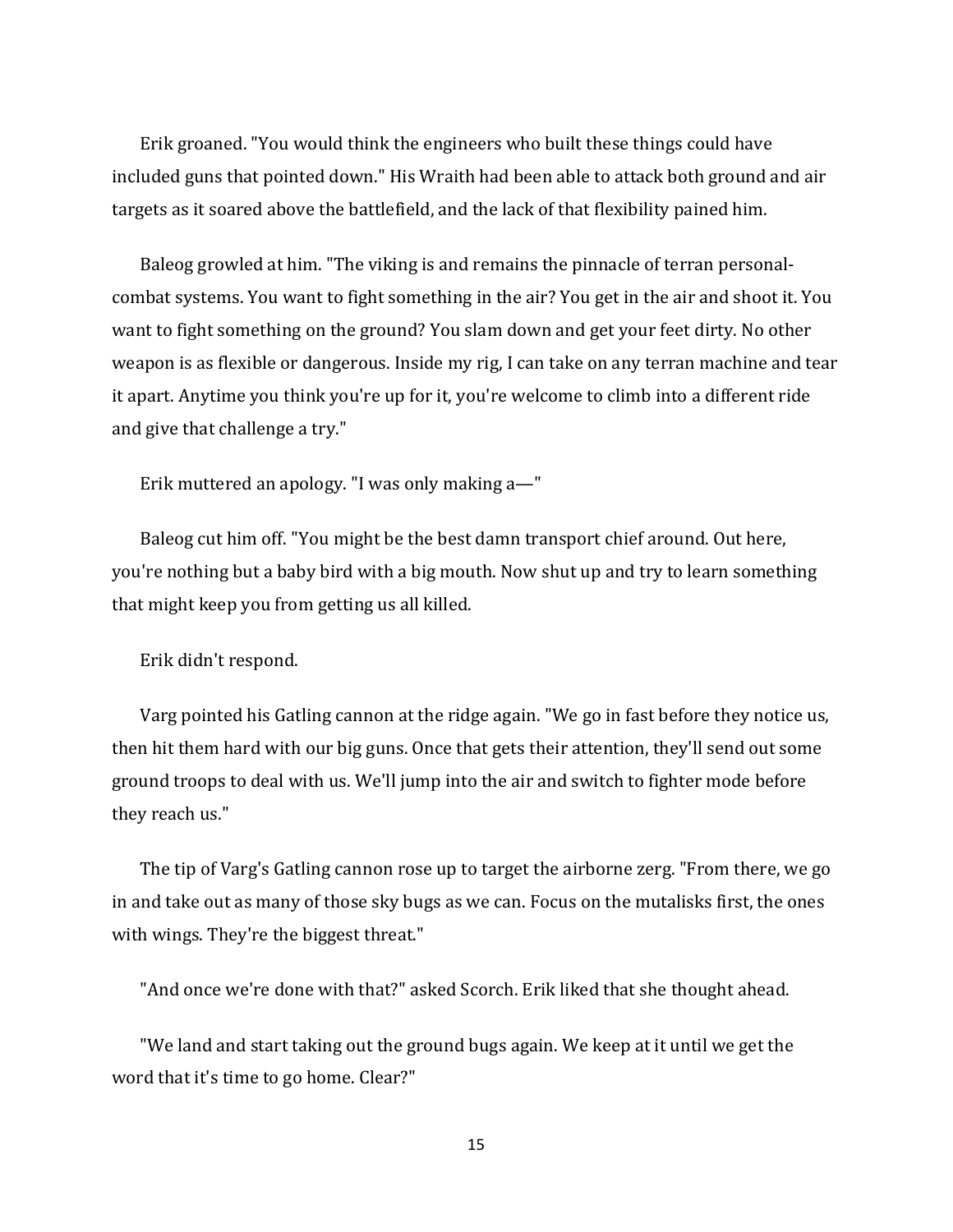"As ice," Scorch said. The others chimed in as well.

The plan seemed like a good one. It had the benefit of simplicity, which Erik prized, given how little experience he had in a viking. Back when he'd been flying a Wraith, his commanders had employed the same sort of hit-and-run tactics, only without the wrinkle of landing and taking off again. Erik felt a surge of hope, which he hadn't known since he'd first heard of the zerg invasion.

At Varg's signal, they resumed their march. Once they got within what the major deemed to be an acceptable range from the zerg, he called a halt again. When the snow settled this time, Erik saw how large the ridge really was, and hope drained right out of him.

From this distance, Erik could see the color of the zerg carapaces, the bruised purples and unnatural greens that bulged out of their basic palette of shit browns. He could see their mandibles moving, chewing, and his stomach churned in disgust. He didn't have much time to wallow in his growing sense of dread, though.

"Hit 'em hard!" Varg opened up with his Gatling cannons, and the rest of the vikings joined in.

Erik spun up his own cannons, one mounted on each of his walker's shoulders, and let loose. A fire-hose spray of metal slugs spat out and tore through the hard-shelled zerg, the thick and viscous creep, and the honeycombed ice underneath. The viking's carapace protected Erik's ears from the thunderous racket the guns produced, but he could still feel the constant rattle of the discharge thrumming through his bones.

Baleog howled with glee as the vikings' assault turned the zerg on the cliff's face into dark purple paste, and Scorch and Olaf chimed in. The vikings had caught many of the creatures unawares, killing them before they had a chance to flee. Others, though, had managed to slip back inside the ridge through the myriad tunnels they'd chewed into it, disappearing from sight.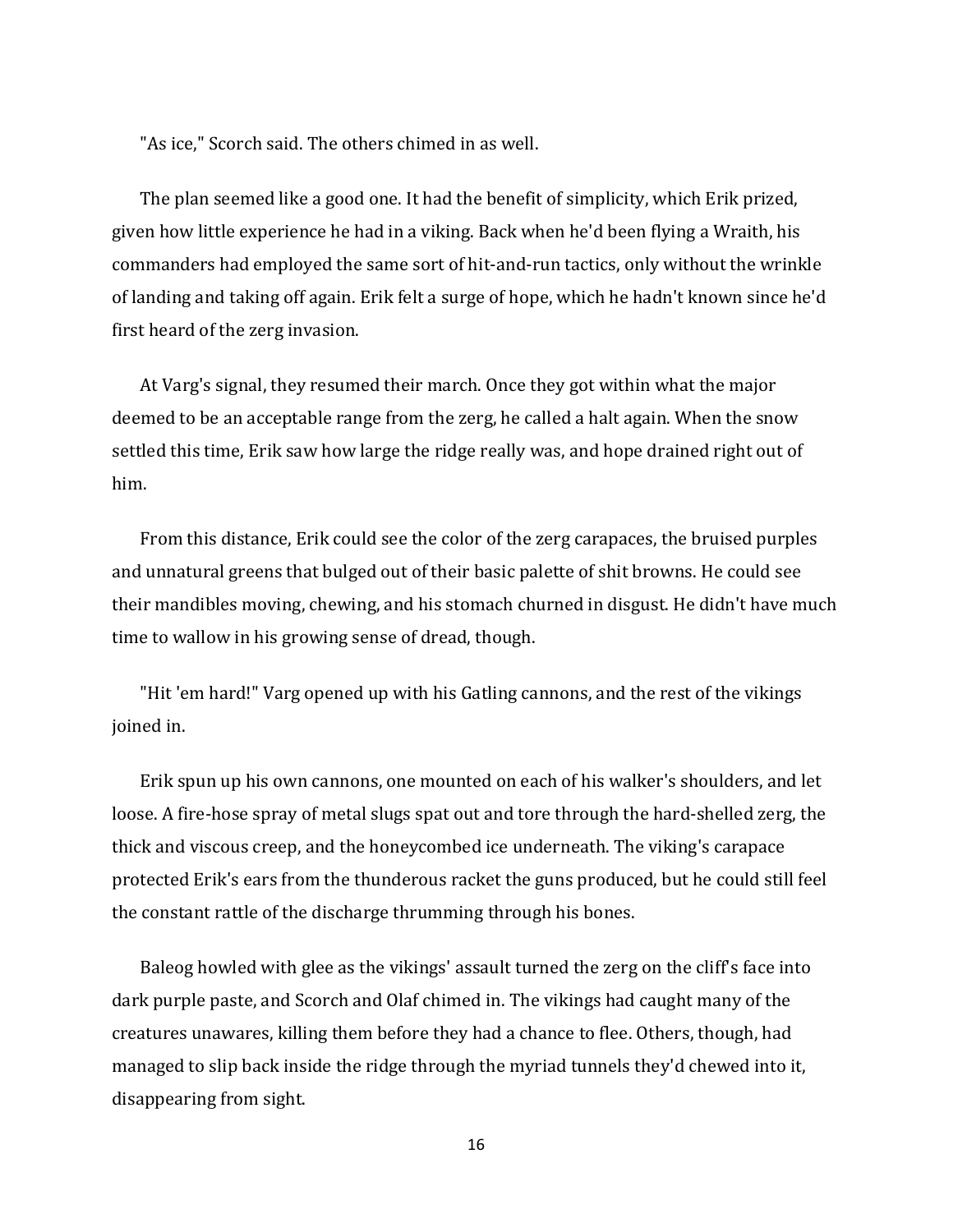"Keep it up!" Varg said. "We got 'em on the run!"

A grin broke out on Erik's face, and he found he couldn't suppress it. Taking out the bugs was more of a thrill than he could have imagined. The fact that doing it might save his wife and child and everyone else in the settlements only made it that much better.

His guns began to glow. At first they just showed a hint of red around the tips, but it soon crept backward along the barrels, growing brighter. The heat from the friction of the bullets must have been tremendous, especially given how cold it was outside.

"Looking good, my little vikings!" Varg said.

Rather than burrowing into the ridge, one line of zerg made a mad dash for the foot of the cliff. Erik followed them with his weapons, tearing them to pieces. The few that he missed managed to escape into tunnels near the base, and Erik redoubled his efforts to blast the zerg out of there, exposing them in their hidey-holes one vicious bullet at a time.

"Watch it, kid!" Varg said. "Raise your guns! You keep that up, you're liable to bring the whole—oh, shit."

As Varg spoke, the face of the ridge began to collapse. It started with the small section near the bottom where Erik had been focusing his fire. He'd just spotted a huge infestation of zerg, and no matter how many bullets he'd fired at it, more of the creatures squirted out of their burrows, as if there wasn't enough room for them all to hide.

That turned out to be true, Erik saw, when the first several meters of ice crumpled and gave way. The exposed zerg were packed in so tight that they almost exploded outward with the fragmented ice, and they scrambled for cover like cockroaches from light. They didn't get far, though, before the rest of the wall tumbled down on top of them.

Without the ice at the base to support it, the wall's face cracked and crumbled away, crashing to the ground like a combination of an avalanche and a waterfall. Erik could feel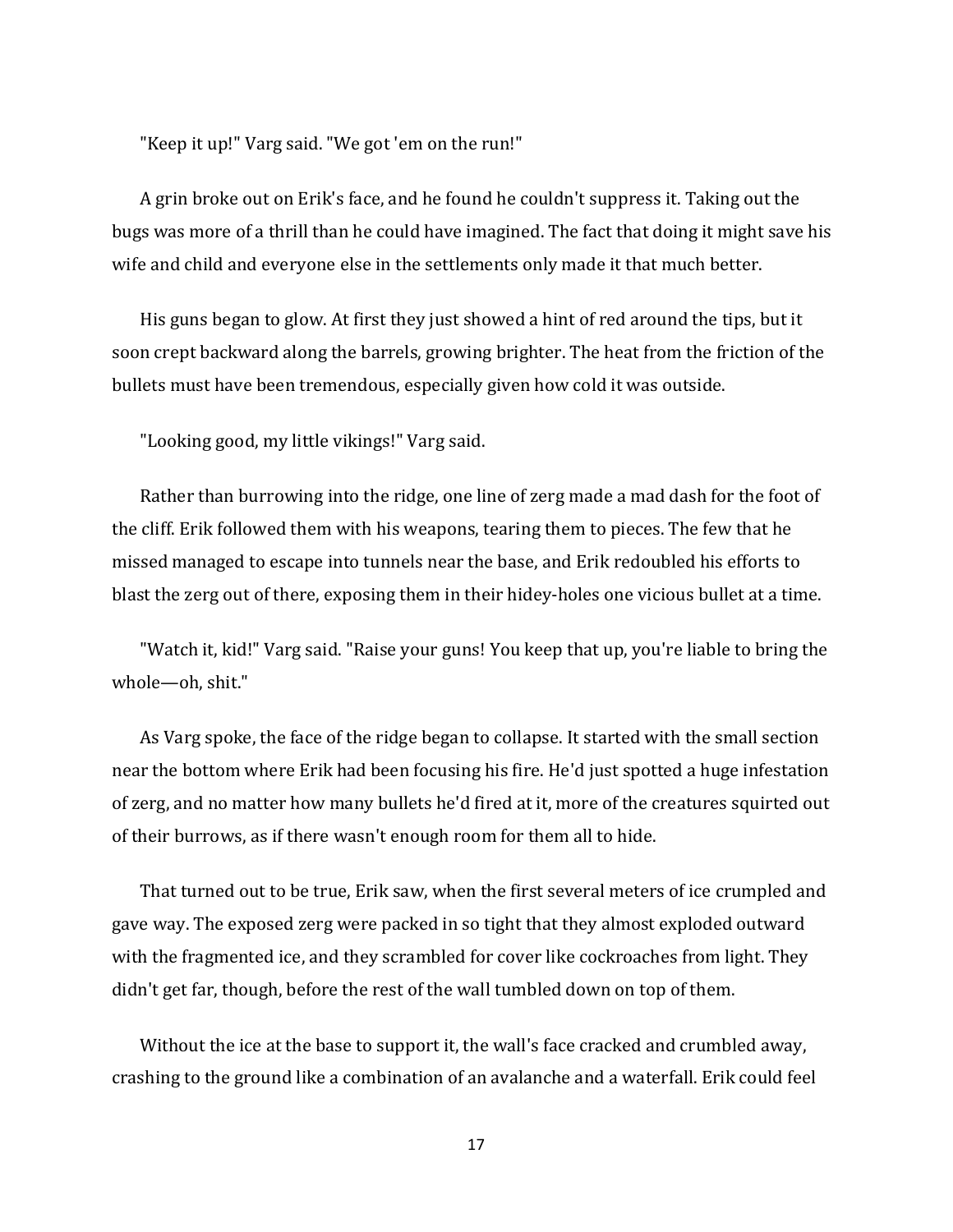the impact through the viking's insulation, rumbling like thunder that might never end. As the ice landed, it shattered and rolled up into the sky, forming a gigantic cloud that roiled out from the ridge like a tidal wave of snow.

"Dammit!" Varg said. "Brace yourselves!"

Erik had already planted his viking's feet square on the ice to deal with the recoil from his Gatling cannons. He didn't think the oncoming crush of snow could be much worse. As soon as it smacked into him, he realized how wrong he was.

The snow wasn't the thin, stirred-up powder that obstructed his vision when he and the rest of the vikings strode across the land. This was solid, heavy stuff, shards of ice that had stood there since the planet had refrozen after the protoss purification. It slammed into him like a tank and drove him backward, burying him deeper with every centimeter he gave.

At first Erik fought hard, struggling to stay upright, but he soon realized it was pointless. He raised the walker's Gatling-gun arms and did his best to ride the rising wave of snow. It swept his viking off its feet, and for a moment he felt as if the machine were treading water backward in a tsunami.

Then everything went white. And then it went black.

An avalanche hitting you was nature doing its level best to murder you. The noise—a low rumble like thunder from the ground—tumbled through him hard and fast until it felt as if it had absorbed him, as if he'd become a part of it. Although he could breathe just fine inside the viking, the avalanche's speed and force rattled him against his restraints and knocked the wind from him. He was sure he was about to die, and if it was going to happen, he hoped it would be quick. At least then, the sheer terror of the instant would be over and he'd be spared having to endure it any longer.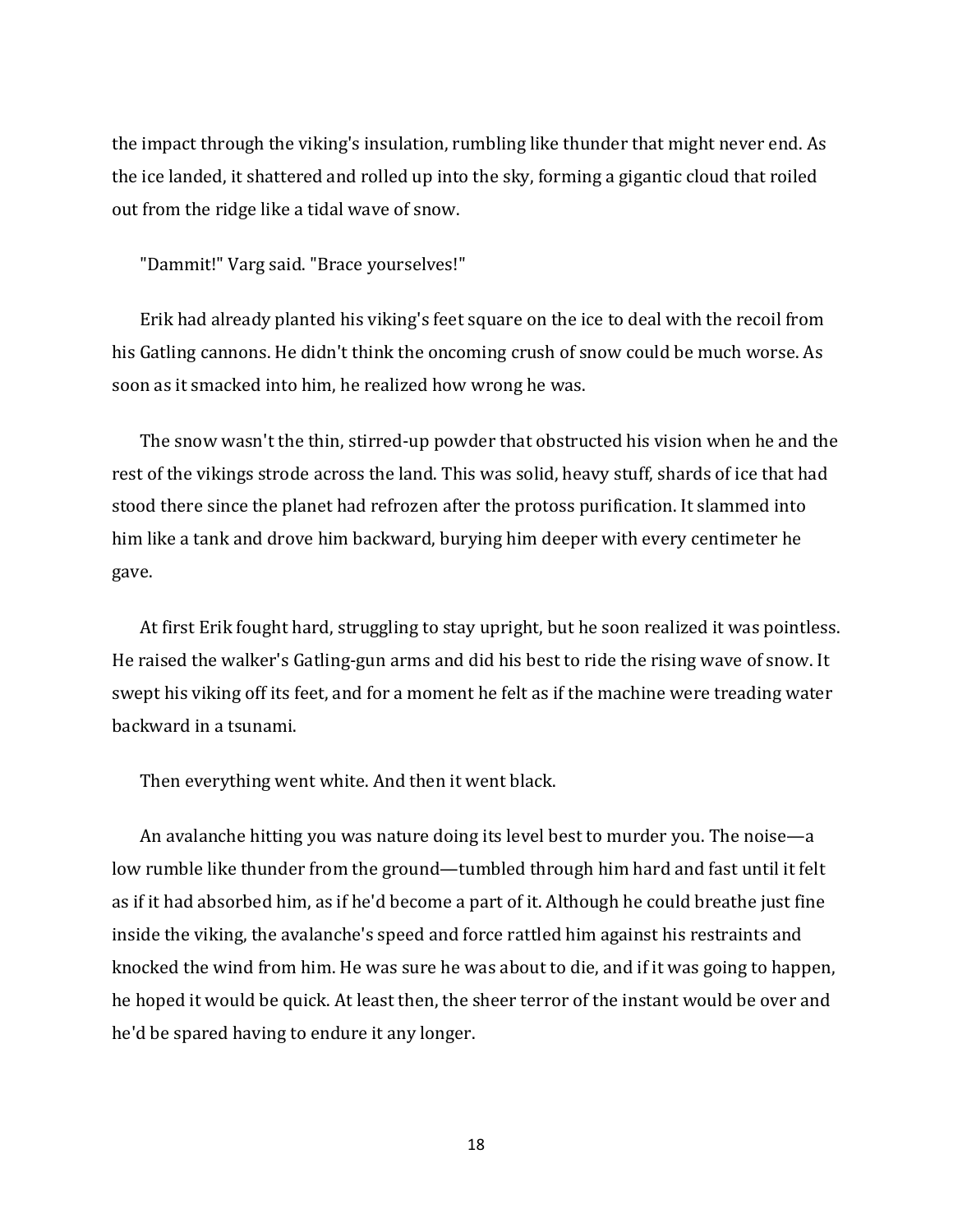Employing his fear as a spur, Erik struggled to make the viking swim toward the surface of the avalanche, using its pumping legs and flailing weaponry to keep the craft upright as best as he could. After a moment, the force of the rolling snow ripped the bucking controls away from him and snatched his fate from his hands. As the viking spun down to a stop inside a massive crumble of ice, rock, and snow, the noise abated, and he realized he was alive—and stuck good.

Sounds of panic burst at Erik over the comm system. He couldn't make out any of the words, not for sure. He just knew that the people he'd come here with were in a great deal of trouble, and he couldn't do a thing to help them.

"Report!" Varg said. He might have been saying it for a while. "Shelve that damn squealing and report!"

The immediate danger over, Erik felt new dread over his situation threaten to reach up and swallow him. Hearing the officer's strong, stolid voice gave him a lifeline to hang on to. "Here!" Erik said.

"Present," said Olaf.

"Yo!" said Baleog.

No one else responded.

"Scorch?" Varg said. "Dammit! Scorch?"

Nothing.

Then her voice came over the comm, soft and weak but clear. "I'm, ah…" she said. "Um, here."

"Anyone got a visual on her?"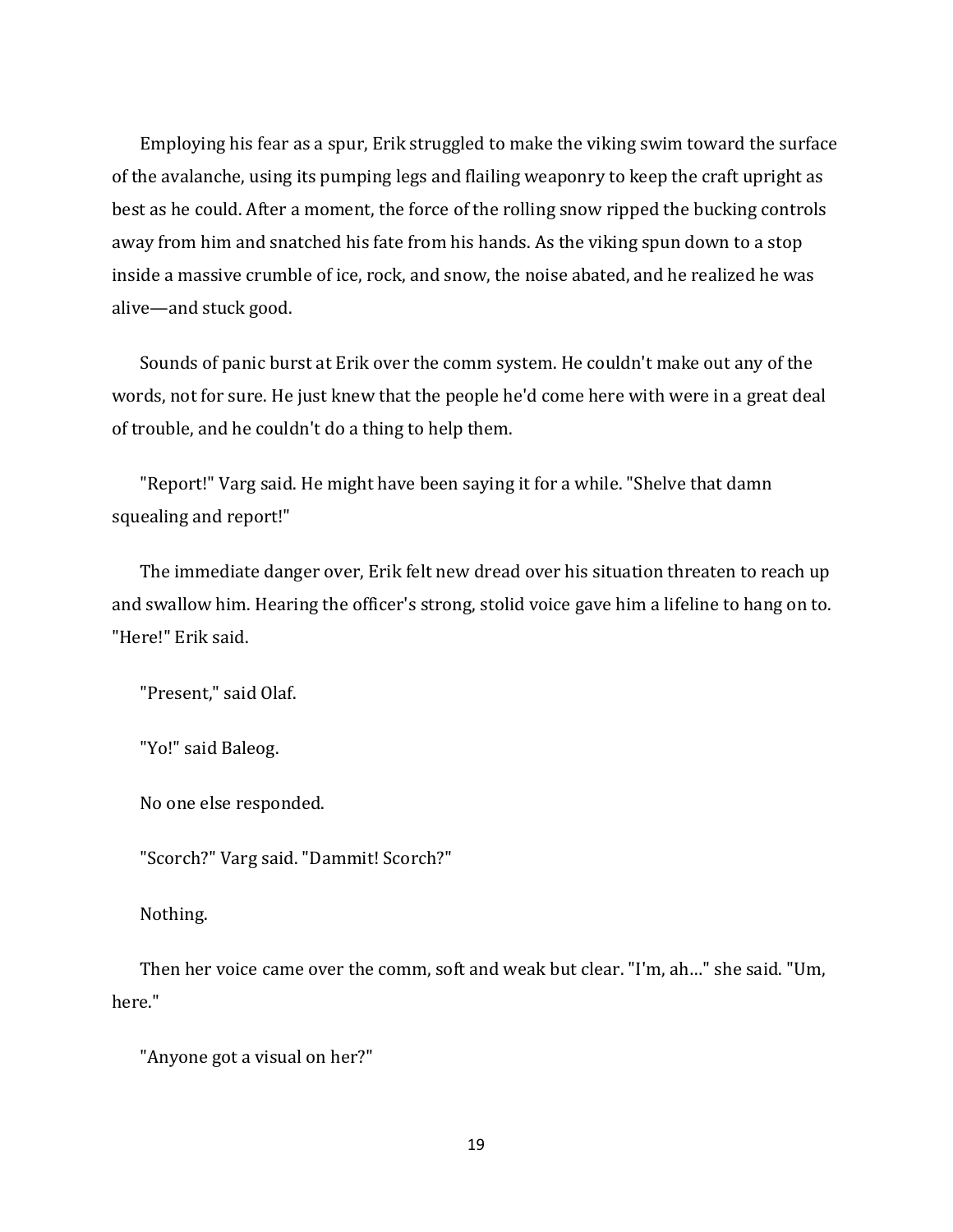"I don't got any visual at all," said Baleog. "I'm buried up over my head."

"I'm afraid I've fallen over," said Olaf with a pained grunt.

Erik peered out through his windshield and saw little but a dim gray. He supposed that was a good thing. If he were buried deep, it would be nothing but utter blackness. The fact that he could see anything meant he wasn't too far beneath the avalanche's surface, or so he hoped.

"No visuals here." He tried to move his viking's arms. His Gatling cannons had been so hot that he wondered if they had melted any snow that came near them. Instead, it felt as if they'd been encased in blocks of flash-frozen ice. "Can't move my guns either."

"Don't panic," Varg said. "We're not licked yet."

"Sure," said Baleog. "As long as your name's not Scorch."

"Not helping." Varg hesitated for a moment. "Anyone got mode-transformation controls operational?"

Erik checked his HUD. The diagnostics section glowed green across the board, except for his guns, which were highlighted in bright yellow. "I'm good," he said.

"Me too," said Baleog. "My rig's left leg's shattered, but my cockpit's still intact."

"Affirmative," said Olaf. "My cockpit has maintained integrity as well. I lost one of my cannons, though. A rock clipped it clean off."

"Fire those engines up," Varg said. "Activating your vertical-lift jets ought to generate enough heat to bust you loose."

"How about you?" asked Baleog.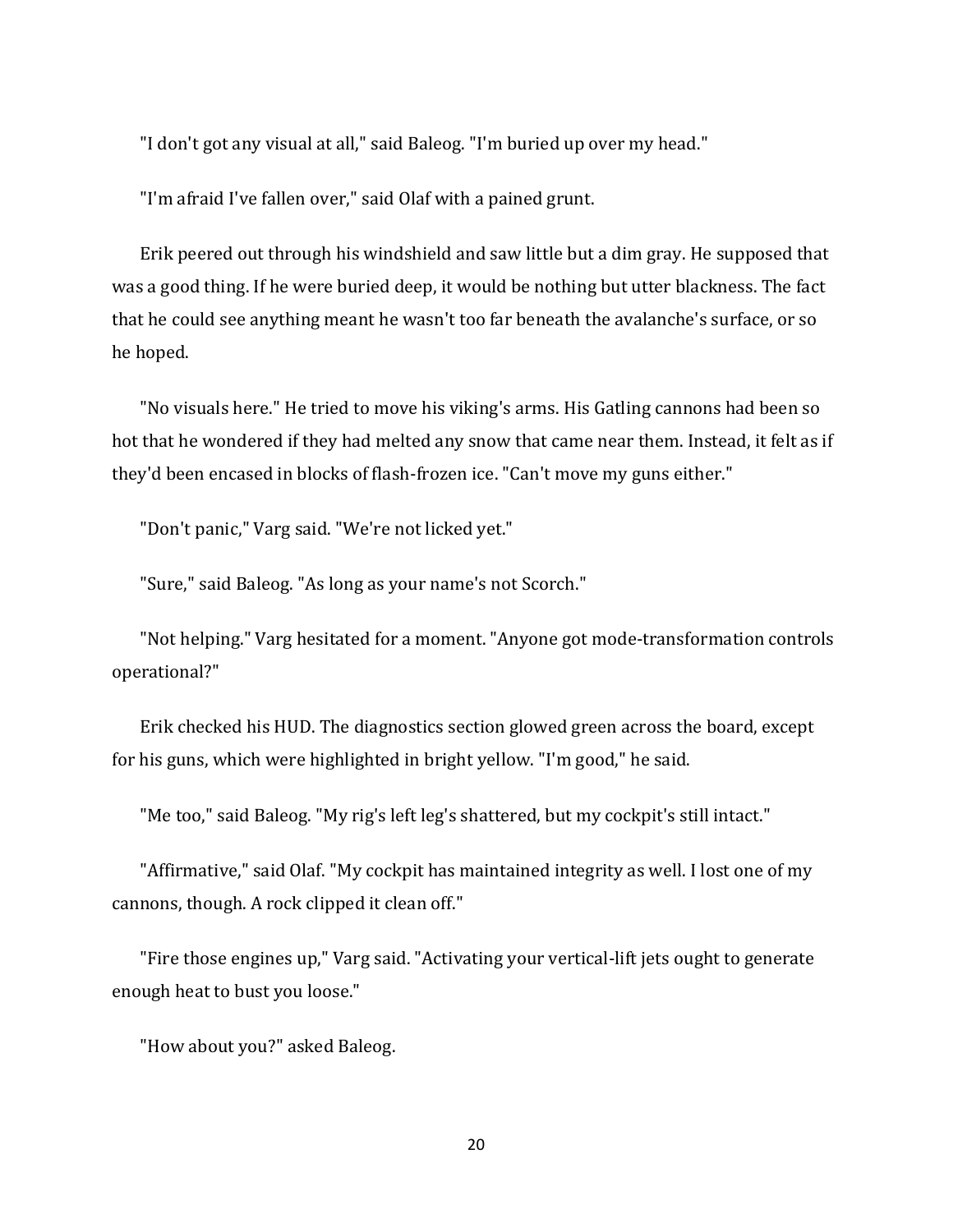The major grunted. "I'm in one piece, but the avalanche spun me upside down. I fire up my engines, and I'll go in the wrong direction. Might be able to break free, though, if you three can loosen things up for me."

"We can manage that, right?" said Erik. "We've already accomplished our mission, which should give us plenty of time. And we did a lot more than just distract the zerg. That avalanche should have crushed them too. The clock's on our side."

Baleog let loose a sharp, bitter laugh. "You don't know much about the zerg, do you?"

Erik, who had been pretty thrilled about the avalanche until he was caught up in it, felt his heart sink. "How could anything have survived that?"

Varg coughed a weak laugh. Erik wondered if the man was hurt worse than he wanted to let on.

"The zerg are burrowers, kid," Varg said. "As long as that icefall didn't crush them flat, they have everything they need to dig themselves out of it."

"Must have got some of them, though," Baleog said. As gruff as he sounded, Erik detected a note of fear lacing his words. "Right?"

"Sure," Varg said. "Maybe. But all of them? Not a chance. They're out there, and they're pissed."

"Pissed and looking for revenge." Olaf's voice sounded small for a man as large as he was.

Varg only grunted at that.

Erik started to activate his viking's fighter mode as fast as he could. He set it up in sequence, in his head running through the checklist that Varg had gone over with him again and again on the flight out. When Erik reached the part about making sure his ship wasn't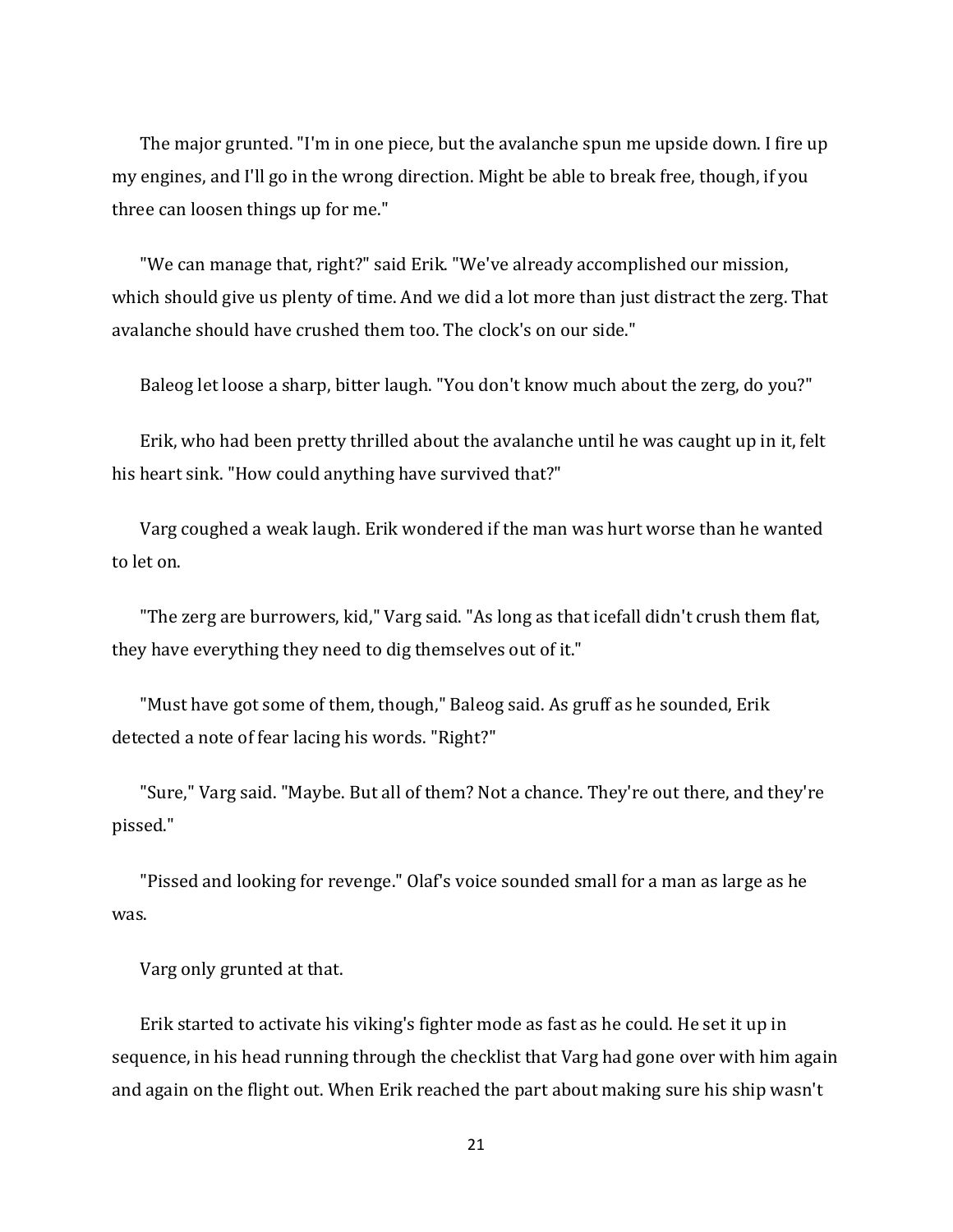held down or restrained in any way—because that might result in an overload that could cause the viking's engines to explode—he skipped right over it. He didn't have much choice.

"Fuel rerouted? Check," he said to himself. "Power to legs cut? Check."

He reached out and grabbed the lever that would transform his viking's arms into wings. He squeezed the green safety trigger on the end of it, then hauled on the lever with as much muscle as possible.

Nothing happened. Not a damn thing.

He swore and pulled on the lever again, putting his whole back into it. He could feel the lever start to give, but he feared it might snap off in his hand. He listened hard and thought he could hear the viking's servos whining in protest as they tried to dislodge his craft from what had to be at least a ton of snow on top of it.

"I'm stuck!" he said. "Standard operating procedure not providing results. Any ideas?"

"I am stuck as well," said Olaf.

"Try activating your VTOL jets," Varg said. "Just by themselves. Put as little juice into them as you can."

"How about we disable the auto-shutdown circuit?" Erik said. It made him nervous to try it; the governor had been installed to keep him from accidentally breaking the ship. Now, though, he needed every bit of help he could squeeze out of the machine, dangerous or not.

"Can't hurt," Varg said. "Well, it could blow you up, but that's the least of our problems."

"Wha's that?" Scorch said. "Wha's that noise?"

"Scorch!" Varg said. "You need to snap out of it."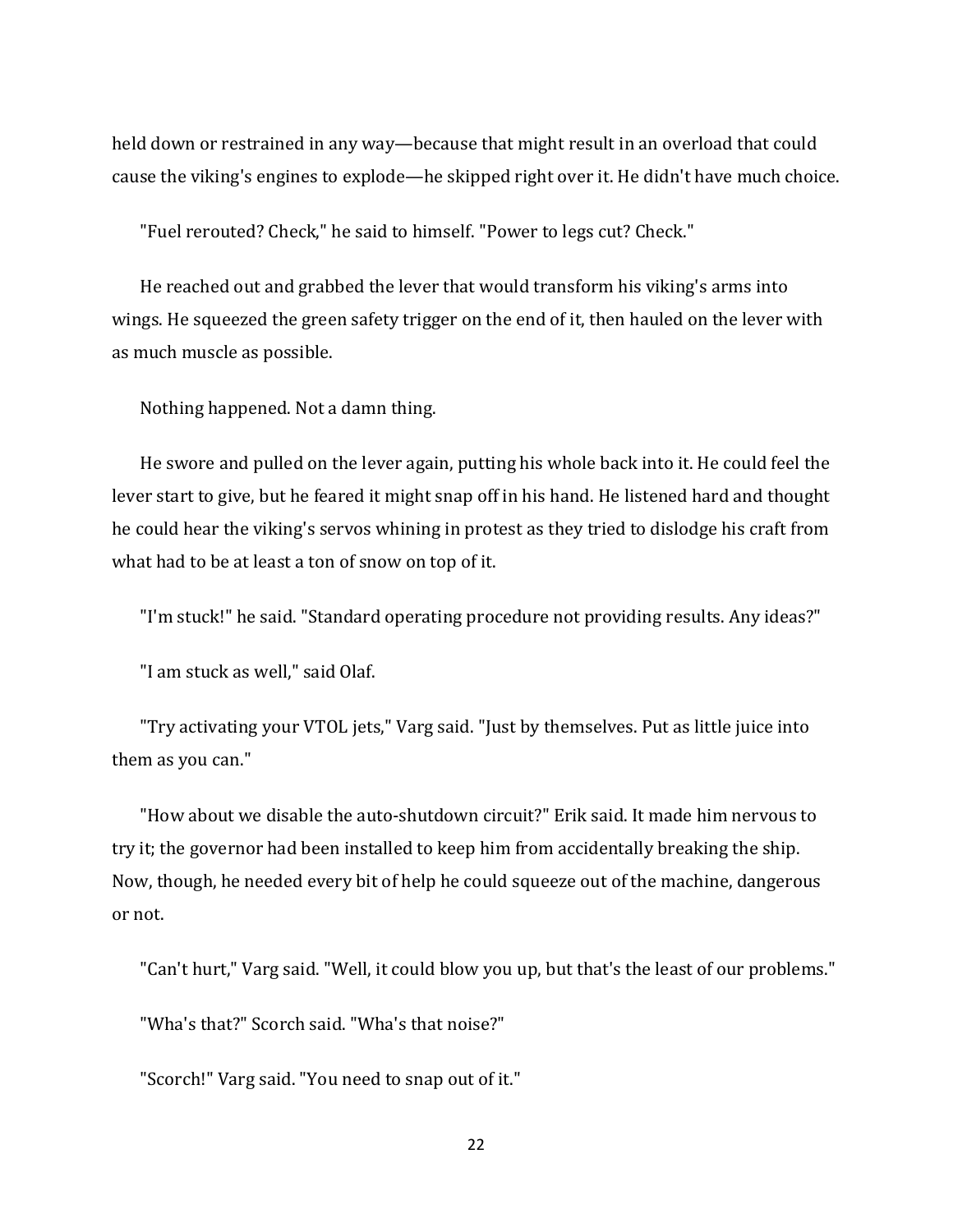"Somethin'—somethin's out there," Scorch said, concern creeping into her pain-drunk voice. "Can hear it scratchin' on m'rig."

"That's the zerg!" Varg said. "You got to move, Scorch! Do something now!"

A horrible cracking noise sounded over the comm. Erik had no doubt where it had come from, but it still made him jump.

"Dammit," Baleog said, his tone so soft with horror that Erik had to strain to hear him. "They found her."

A scream leaped out of the comm and pierced the air in Erik's cockpit. "Get off me!" Scorch said, her voice sharpened by terror.

There was something then that sounded like clicking and gnashing and squishing all together and all at once. Erik shuddered at it.

"No! NO!" Then there was another horrible gurgling noise—something far too human that was cut short.

Erik wanted to bellow in rage at the zerg. He hadn't known Scorch that well. He'd never worked with her before today. But he ached to pulverize every last one of those damn creatures that had killed her.

Instead, he cut out the safety protocol that included the auto-shutdown circuit and gunned his VTOL jets. He felt them thrum to life. He might be too late to save Scorch, but if he didn't get moving, he'd be too late to save himself as well.

"Come on," he said. "Come on!"

He tried to move his viking's legs and found that the snow around them had loosened. It had probably vaporized into scalding steam. He knew that if he stopped his jets now, the ice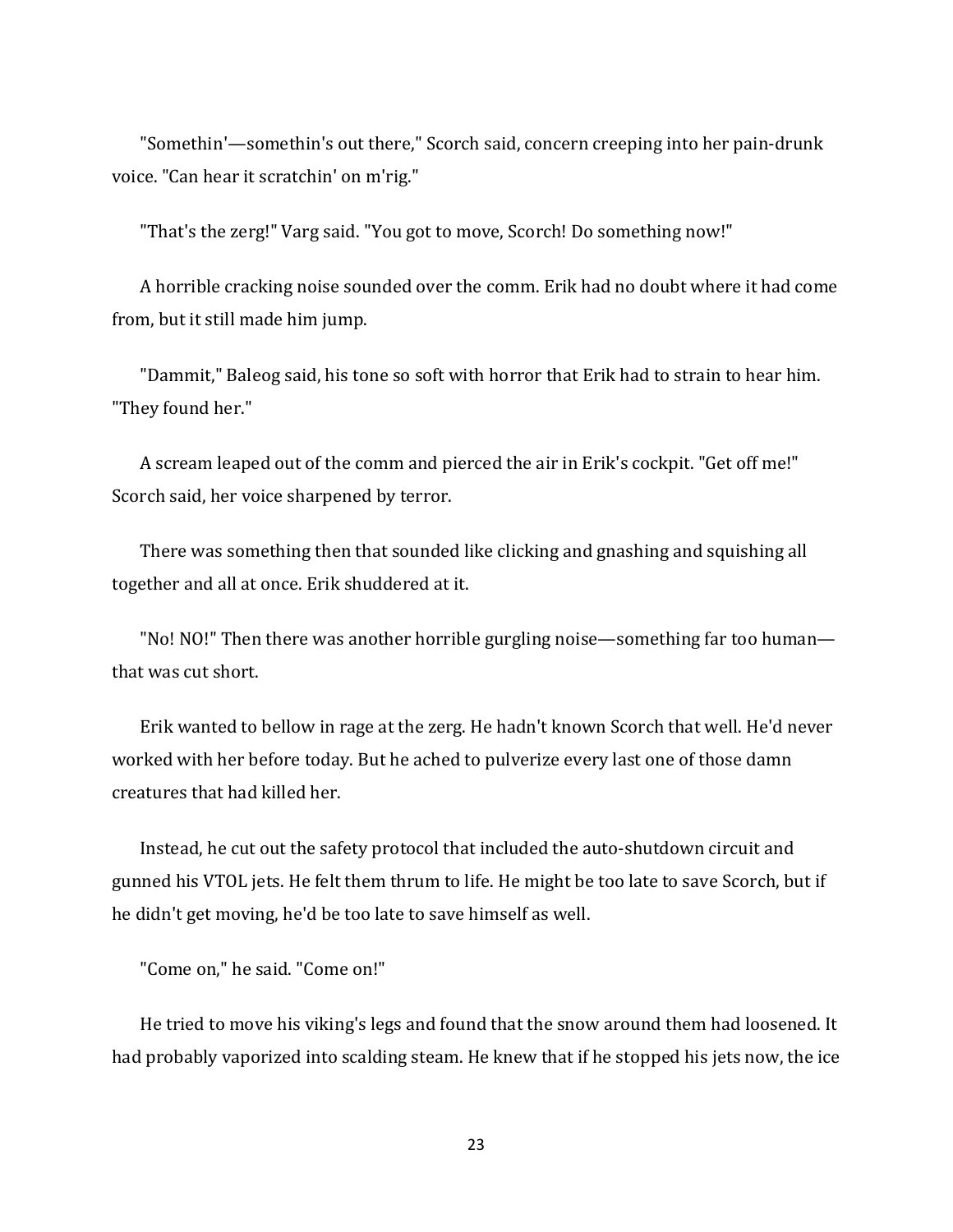would re-form around the legs in a matter of seconds and trap him even tighter in Braxis's frozen shell.

He gave his VTOL jets a bit more gas and felt his armor shake from head to toe. Something would have to give soon. He just hoped it wouldn't be the viking. If he overdid it with the jets, they might malfunction, and that would kill him faster than a zerg. At least it would be over quick.

Still, dead was dead, and Erik wasn't ready to give up yet. He gunned the VTOL jets again, and this time, he heard a horrible crack.

Daylight appeared above him, almost blinding him with its brightness.

The snow beneath his VTOL jets had gone from solid to steam, and the pressure from that had built up around his viking until it had to find some way to escape. Instead of crushing his craft, the steam had expanded upward until it located a weakness in the layers of snow under which he was buried, blowing them away.

"You all right, kid?" Varg said.

"That sounded like his craft detonated," said Olaf, his voice filled with awe.

"Better than being eaten by the zerg," said Baleog.

Erik wanted to respond, but he was too busy getting his viking into the air. He was used to flying something more reasonable. Moving from a stand to zipping through the air was never easy. Even an expert like Varg would have a hard time getting a viking to pop out of a deep hole without sending the craft into a spin.

Erik wrestled with the controls, trying to reorder the proper maneuvers that would get him airborne and stable. He managed to slip from the hole fast enough, but he came out at a slight angle that sent him sideslipping back toward the ice. He had to swing down the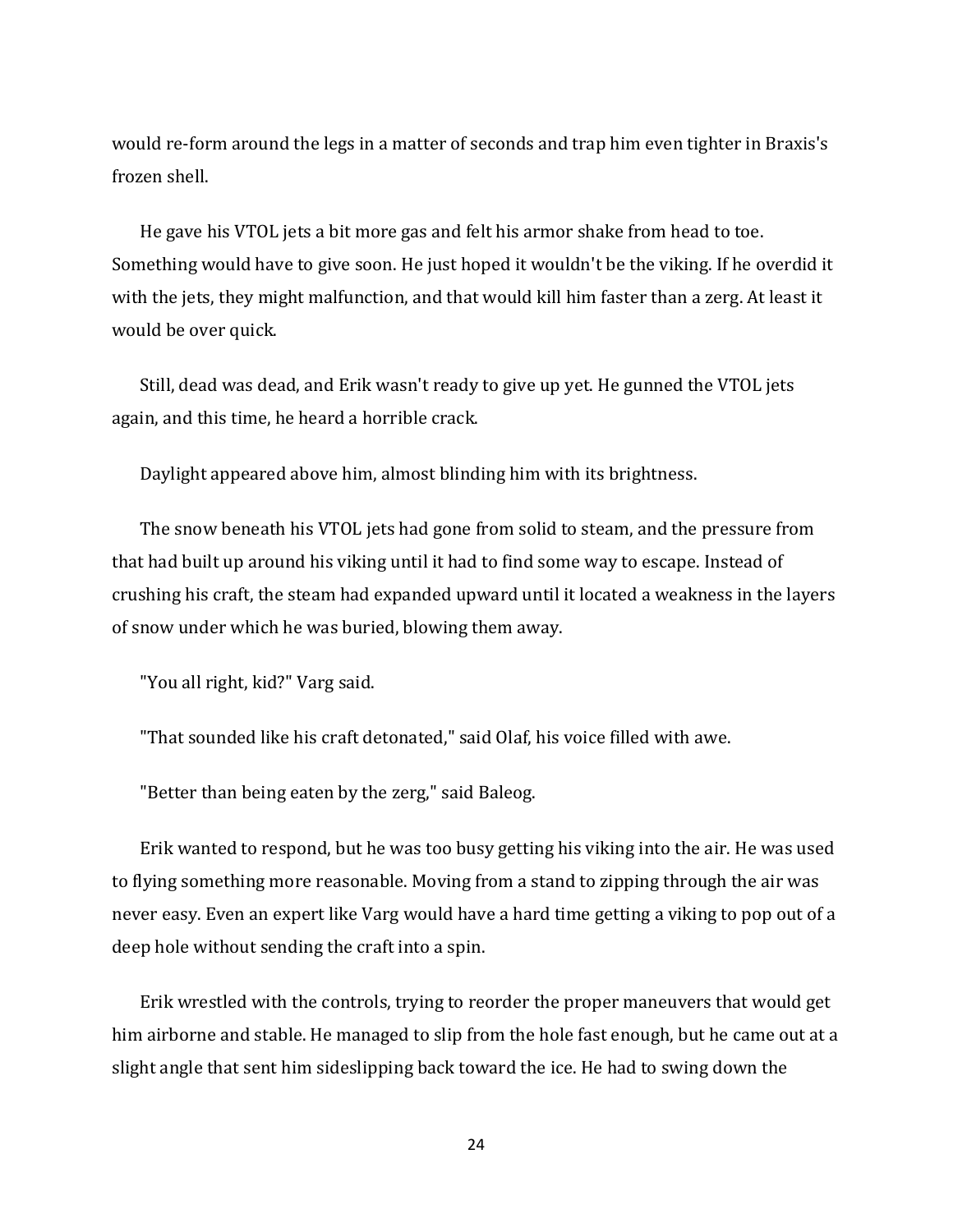vertical jets hard, and then he fought for balance like a tightrope walker struggling through a tornado.

But he survived it. A moment later, he punched the control that triggered the rest of the transformation. The craft's legs folded in, and the wings at his shoulders stretched out, giving him the kind of lift he needed to stay in the sky.

"I'm out!" he said.

Baleog whooped with delight, and Varg chimed in.

"Excellent work!" Olaf said. "Is it possible you could give us a hand?"

"Hold on," Erik said. "Let me see what I can do."

He stopped short of kicking in his craft's rear jets. If he gave the engines their head, he'd be fully airborne, and the viking's momentum would make it hard for him to come back and help the others. Of course, landing his viking on the ice would leave him vulnerable to burrowing zerg, but Erik knew he didn't have a choice. He had to try to dig out his compatriots.

The only problem was that he had no idea where they were. Not only had the avalanche spun him dizzy, but it had also taken out most of his sensors. He couldn't pinpoint where he was, much less where the rest of the pilots were trapped.

"I can't see you," he said. "Can you—I don't know—send up a flare or something?"

An instant later, the snow about ten meters in front of him began to glow from some light source far below the surface.

"Does that help?" Olaf said.

"Nice headlights," Erik said. "I'm coming over."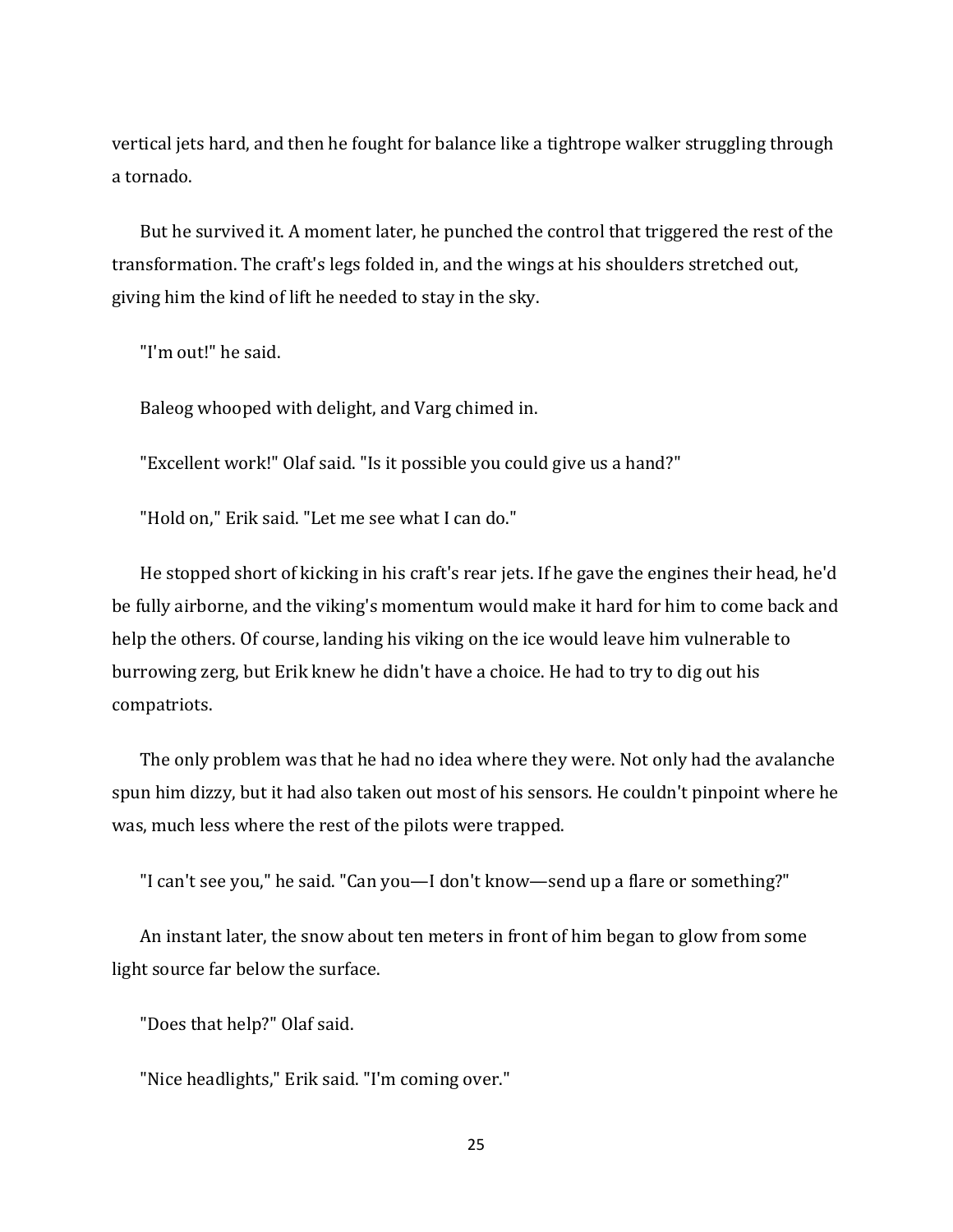He moved his craft to the spot where the freshly turned snow glowed, and then he lowered his legs again. He fired the VTOL jets straight down and peered over to see the ice melt away beneath them. But it was hard for him to look in that direction, and the buried viking remained hidden.

Erik didn't want to just melt anything he stood over until the others appeared. For one, he'd soon run out of fuel or time. For another, he had to be careful not to melt them as well as the snow. The viking's shell would protect them from some of the heat, but it wouldn't shield them from a sustained burn.

"If you could bring yourself back about two meters," Olaf said, "that might do the trick."

Olaf wasn't shining his headlights straight up but at an angle, Erik realized. He moved away from the surface of the avalanche's ruin and gunned his jets hard. As they lifted him into the air, he saw the top of Olaf's viking appear, and the big man whooped with joy.

Erik moved to the side fast, and a moment later Olaf's craft rose from its frozen grave to hover beside him.

"How about the rest of you?" Erik said. "Where are you?"

"Get the hell out of here!" Varg said. "Those mutalisks have to be coming back by now."

Erik glanced up, which he had been too busy to do before, and saw how right Varg was. High above, a huge number of flying zerg, more than he cared to count, were diving toward him. He didn't know when they'd spotted him—if it was when he'd burst out of the ice or when he'd fired his VTOL jets to free Olaf. Either way, his time was running out.

"We got a minute." Erik wasn't sure whether he was lying, but he wasn't about to give up. "Show me a signal—something—and we'll get you loose."

"I'm stuck face down," said Varg. "Headlights might not do much good." He hesitated for a moment. "See anything?"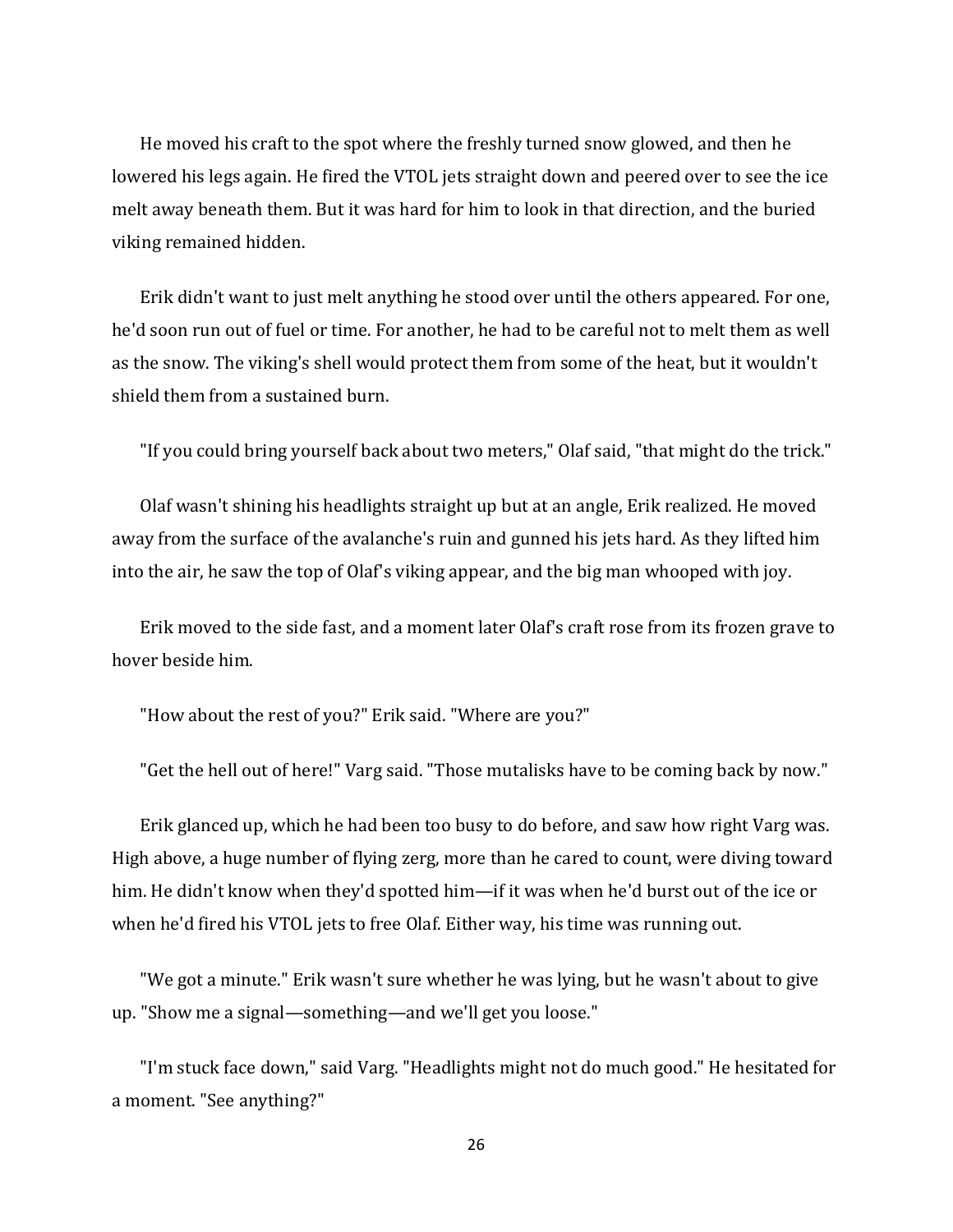Erik scanned the churned-up ice and snow. He thought he saw something glowing, but when he moved his viking forward, it turned out to be just a trick of the sunlight. If it were darker, he might be able to see the lights from Varg's viking, but he couldn't sit there and wait for the sun to set.

"Guns?" Erik suggested. It was dangerous for the major to fire blind, but at this point they were running out of options.

"Damn things are frozen solid."

"Same problem here," Baleog said, "but I think I got my jets working. Give me a second."

"Argh! Dammit!" Varg said. "I can hear them! They're tearing against my armor!"

"Where are you?" Erik said. "Show me something! Anything!"

"Get clear! I'm a dead man, but I'm going to take as many of these bastards as I can with me!"

"Hold on!" Baleog said. "Give me five more seconds!"

"I don't think I can—gah! They breached my cockpit!"

Erik studied the snow below him, but the avalanche had stripped it of any features. Other than the holes that he and Olaf had made, he couldn't see any difference between one part of the ice slide and another. All he knew was that the major was down there, dying.

The sound of gunshots cracked over the comm, mingled with Varg's bellows of anger, frustration, and rage. The major fired round after round into the creatures, determined to kill as many zerg as he could. Erik could tell he wasn't going to bother saving a bullet for himself.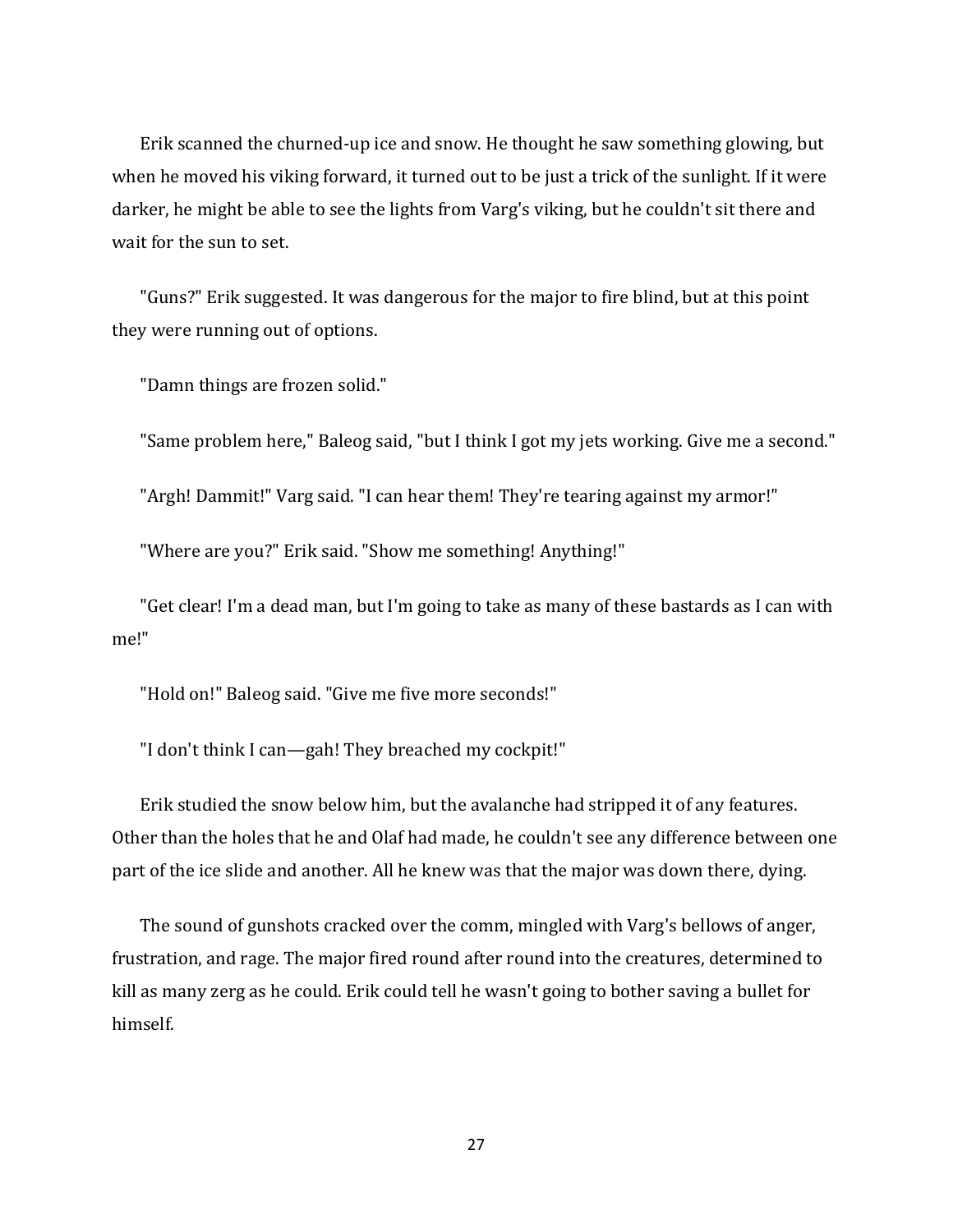Erik wanted to melt every bit of snow until he found the man and rescued him, but he knew there wasn't time. The only thing he and Olaf could do now was get themselves into the air as fast as they could.

He looked up and saw a mutalisk right on top of them. The great bat-winged creature glared with its deep-set red eyes as it angled its massive tail toward him, the fanged and gaping maw on the tip reaching for him with ravenous intent.

Olaf was already transforming his viking into its airborne mode. As the mutalisk got nearer to him, he gunned his jets and was gone.

Erik tried to do the same, but he could see that he would never make the transformation in time. Instead, he did his best to backpedal from the creature. His only hope was that the bug had misjudged the distance to the ground and would smack into it before it could correct its course.

But the mutalisk hauled up at the last instant, the bottom of its thrashing tail hanging over the top of the snow. The creature had come so close to crashing, though, that it had to wind up its tail tight to cushion its partial landing on the ice.

The zerg bounced as if it were hopping on the curl of its backside, flapping its wings wide and hard. Then the ground beneath the mutalisk exploded. The blast tore it to shreds and sent Erik's viking skidding backward.

When he managed to get the viking's legs back underneath it, Erik wanted to stare into the smoking crater that had appeared, but he knew that indulgence might cost him his life. Having been granted another chance to survive, he wasn't inclined to waste it.

He punched the controls that would launch his viking into the air, and he shoved himself back into his harness, preparing himself for the impending tug of inertia. He glanced up and saw that the gathering of zerg coming his way had spread out to become a blanket. If he didn't move fast, it would close over him like a net.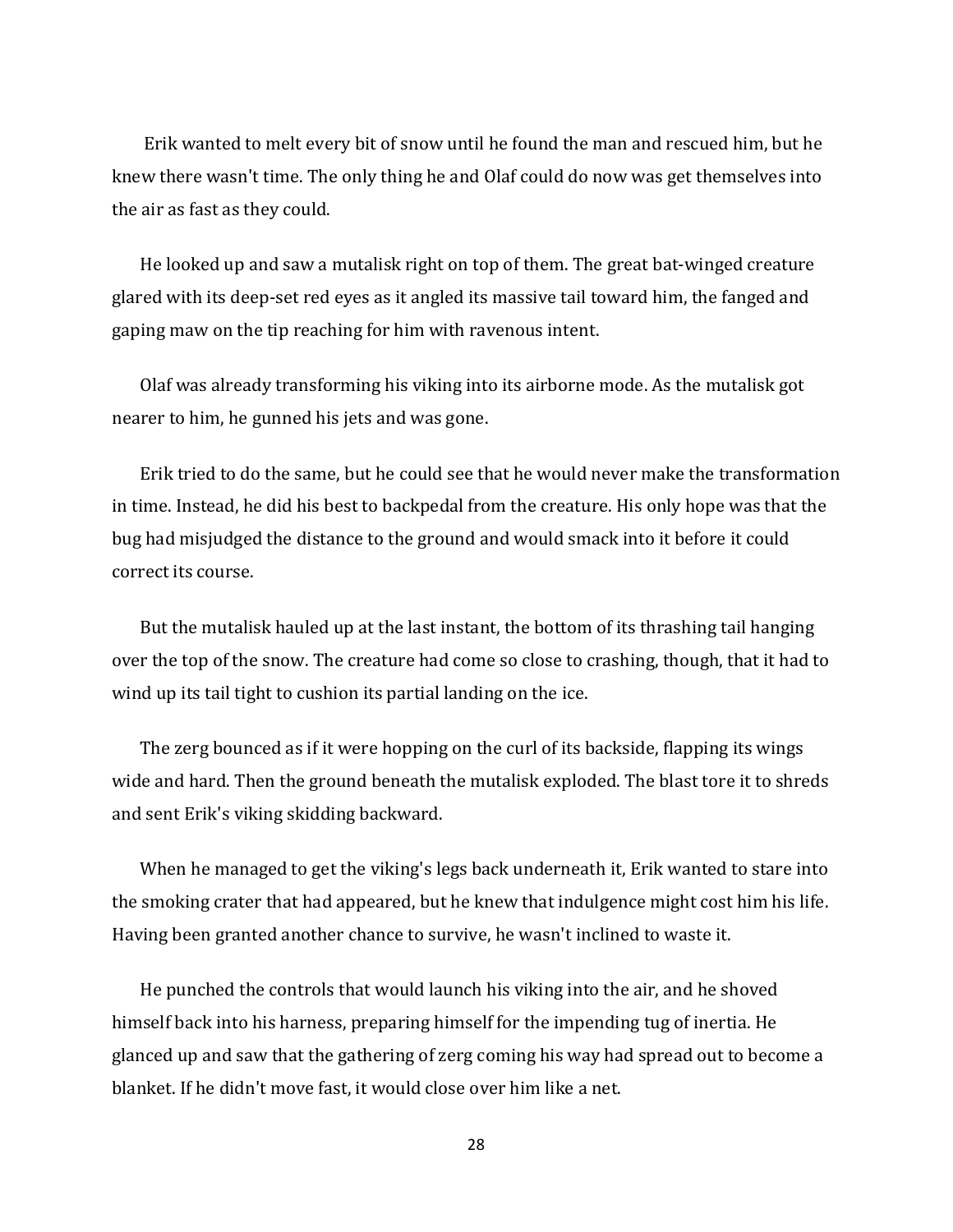The viking rocketed forward. If the transport he had driven for a living was a lumbering beast, the viking was a speedy jungle predator: quick, nimble, and almost impossible to control. He felt it struggling to escape his mastery, and he knew that if he let his grip over the craft slip even in the slightest, he might not live long enough to regret his error.

Olaf had drawn some of the mutalisks away, but just as many of them converged on Erik's craft. His HUD brought up targeting reticles centered on two oncoming mutalisks, and he took the hint. With the squeeze of a trigger, he let loose a matched pair of Lanzer torpedoes.

To Erik, it seemed as if they barely moved faster than his viking, and he feared that he might reach the mutalisks at the same time as his munitions. The torpedoes slammed into the creatures and detonated, sending shrapnel and bits of zerg everywhere. As Erik piloted his viking through the blast, debris splattered across the aircraft's windshield, splashes of acid etching fragile trails along its surface.

Erik couldn't help but throw back his head and whoop in triumph. But his elation lasted only a moment.

"Baleog?" Olaf said over the comm system. Erik spotted the freed pilot's viking beyond the perimeter of the overlords, circling back to join him.

"Varg loosened up the ice packed around me," the buried pilot said. "Just need another few seconds."

Erik looked back and scanned the fractured ice. A little ways off from the smoking crater where Varg's viking had been, he spied the top of another viking poking out of the ice. He also saw a number of mutalisks converging on it. The explosion might have scared them off for a bit, but they seemed to be getting over their fear fast.

"You're out of time," Erik said as he nosed his craft toward Baleog's snow-mired viking.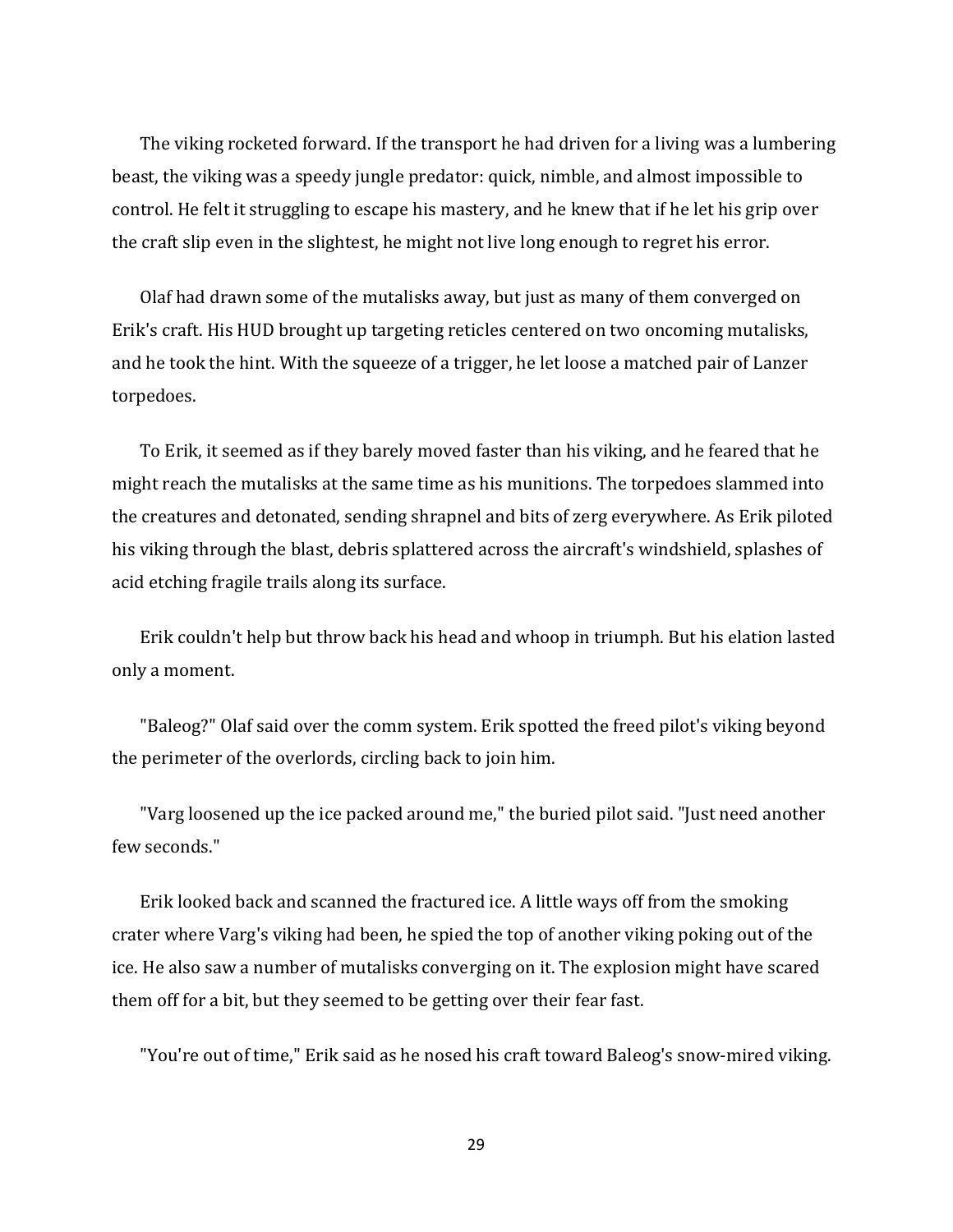"There are too many of them," Olaf said. Erik saw his viking peeling off. "We cannot take them all on."

"We don't need to," Erik said. He knew how to handle himself in a dogfight, and for the first time today his confidence surged. The familiar rush of endorphins from engaging in midair battle felt just as great as he remembered. "We play the mutalisks here like Varg planned to play the whole force."

"Right!" said Olaf. "It's not necessary to challenge them all. We just need to draw them away from Baleog until he can get free."

"Exactly!"

Erik headed for a point to the far right of the bulk of the mutalisk flock. As he went, he started to let loose round after round of torpedoes. He didn't much care what they hit as long as they hit something. In such a target-rich environment, he knew they were sure to manage that.

As the first few torpedoes blasted apart a group of mutalisks that had been flapping too close to one another, Erik spotted another set of Lanzers zipping over his right shoulder. They found targets of their own and added to the mayhem.

"I can smell them!" Baleog said. "The zerg. They're ripping through my armor. They're coming for me!"

"Just hold on!" Erik glanced back over his shoulder to spy Olaf zooming up behind him, and the sight put a grin on his face. A huge flight of mutalisks that had been closing in on Baleog peeled off from that attack vector and set itself on Erik's and Olaf's tails instead. Their ploy had worked.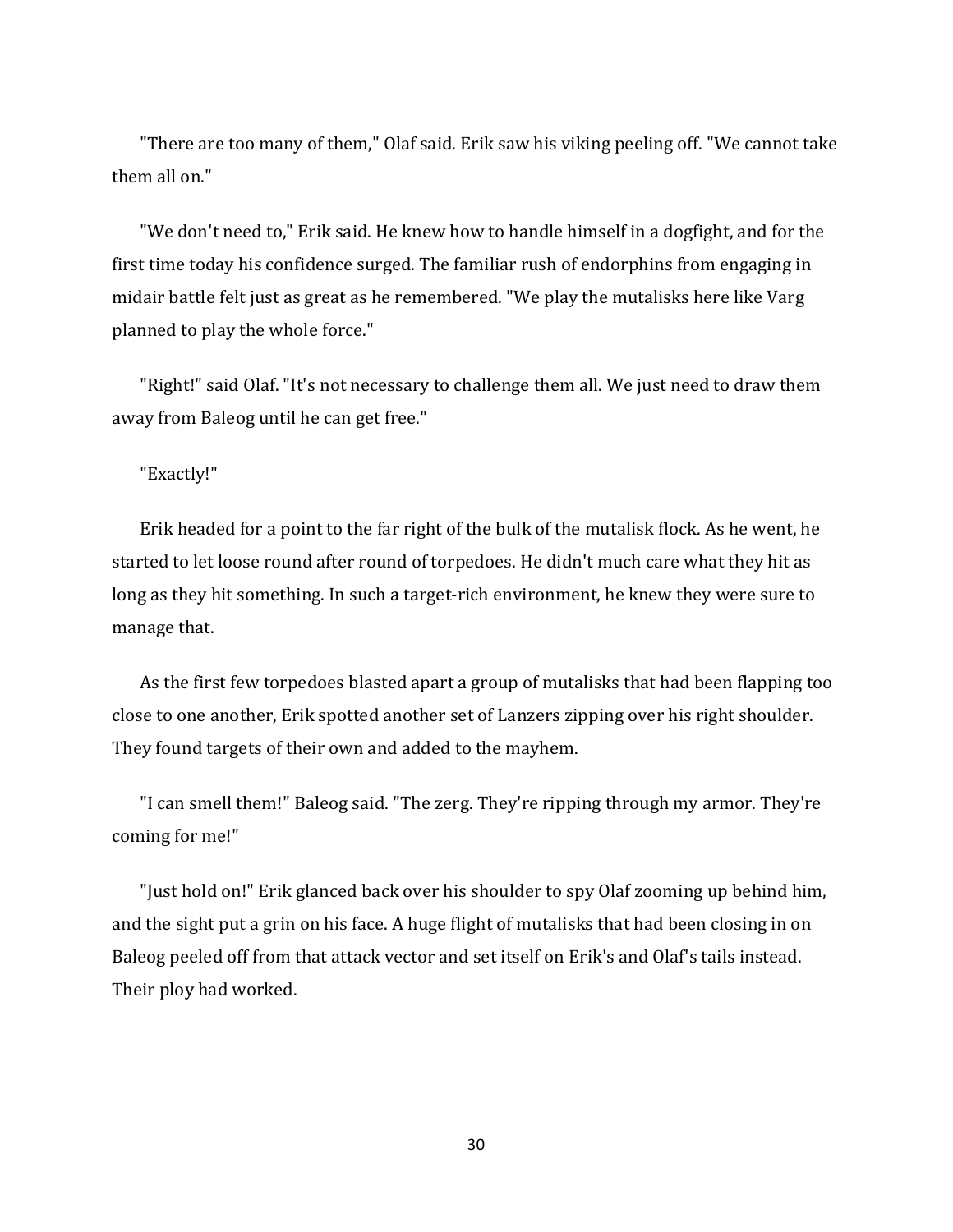A scattering of glowing green glave wurms lanced through the sky. A few of them brushed close to Erik's viking, but none found their targets. The vikings were just too far away, and Erik aimed to keep it that way—at least long enough to give Baleog a chance.

"We bought you that time, Baleog!" Erik said into the comm system. "Use it!"

"I can hear them outside! They're tearing at my hull!"

"Punch it!" Erik said. "Go, go, go!"

For a moment, the comm went quiet, and Erik feared that roaches had destroyed Baleog's antenna. They might be tearing him to pieces, Baleog screaming his guts out, but Erik and Olaf would never hear a thing. Maybe he should think of that as a mercy.

Then the ice surrounding Baleog's craft sloughed away, and a third viking joined Erik and Olaf in the freezing air. Baleog roared in wordless triumph.

"I'm good!" Baleog said as he cleared the bug-filled portion of the sky. "Let's get out of here!"

The mutalisks were nimble little bastards, and they moved fast to hem the vikings in. The zerg had nothing on the terran craft when it came to sheer power, though. Erik and Olaf were able to evade the mutalisks' attacks until they could find daylight and break free. Soon enough, the pilots flew alone.

Once away from the zerg, they brought their craft around in a wide arc designed to intersect with Baleog's path, which curved to reach them too. Within minutes, they were flying in formation, with Erik at the point and the others at his wings.

Erik glanced at his rear-view camera to see the ruin of the ridge, the avalanche of ice and snow that had fallen at its base, and the wide column of smoke and steam still rising from where Varg's viking had exploded. He shook his head in disbelief. So much destruction in such a short time.